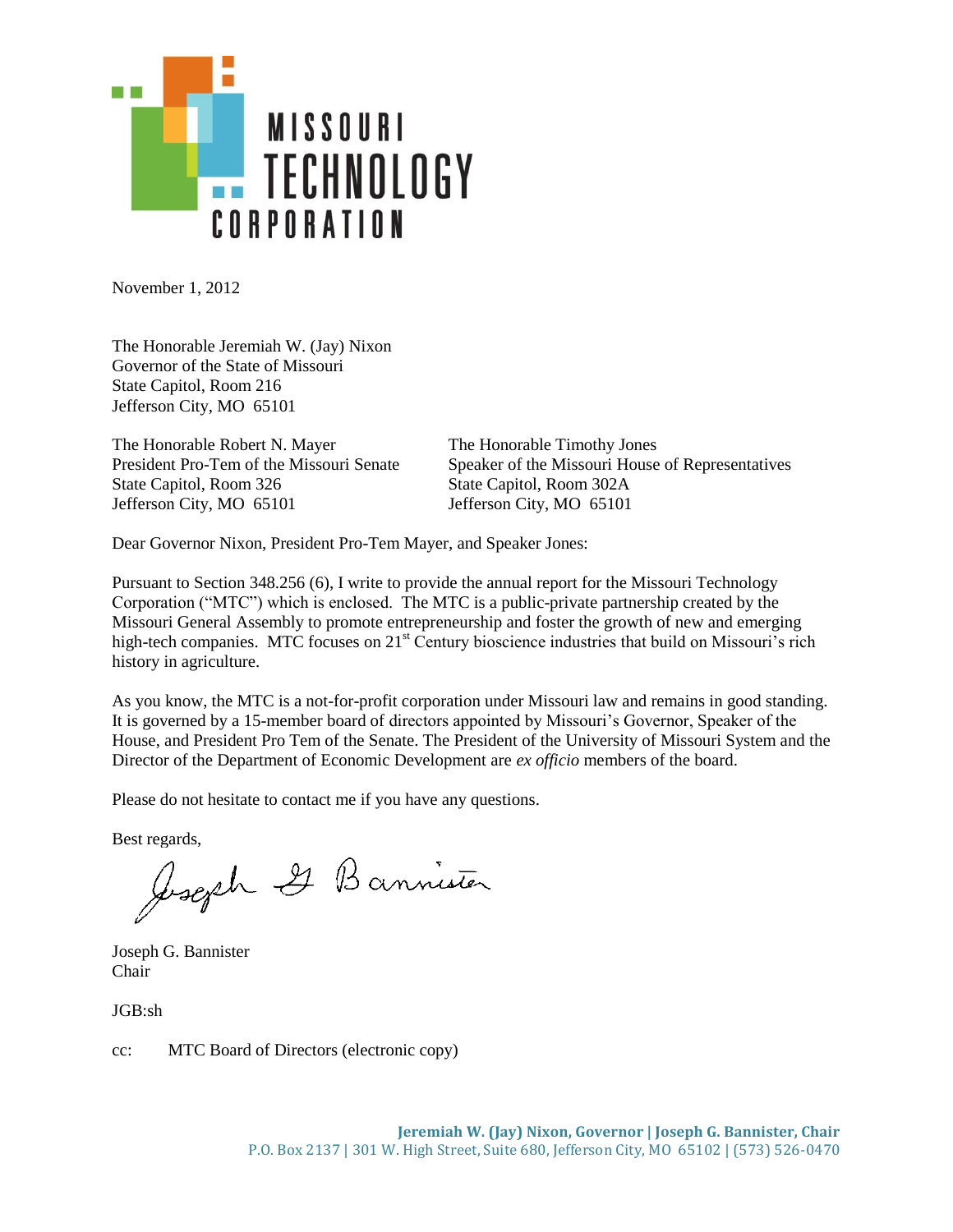# **2012 Annual Report**



# **November 1, 2012**

**Respectively Submitted by: Joseph G. Bannister Chairperson**

**William H. Anderson Acting Executive Director**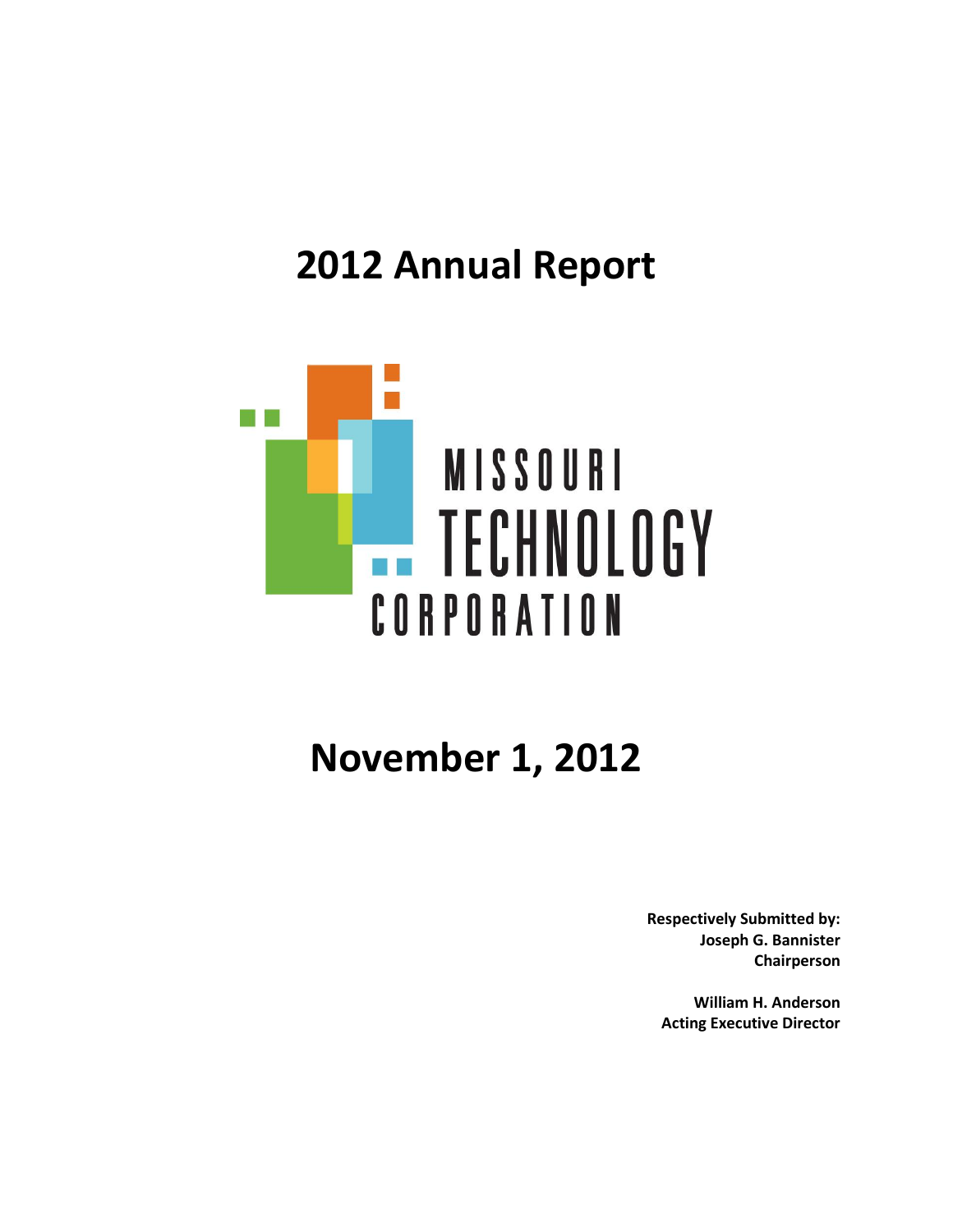## **Table of Contents**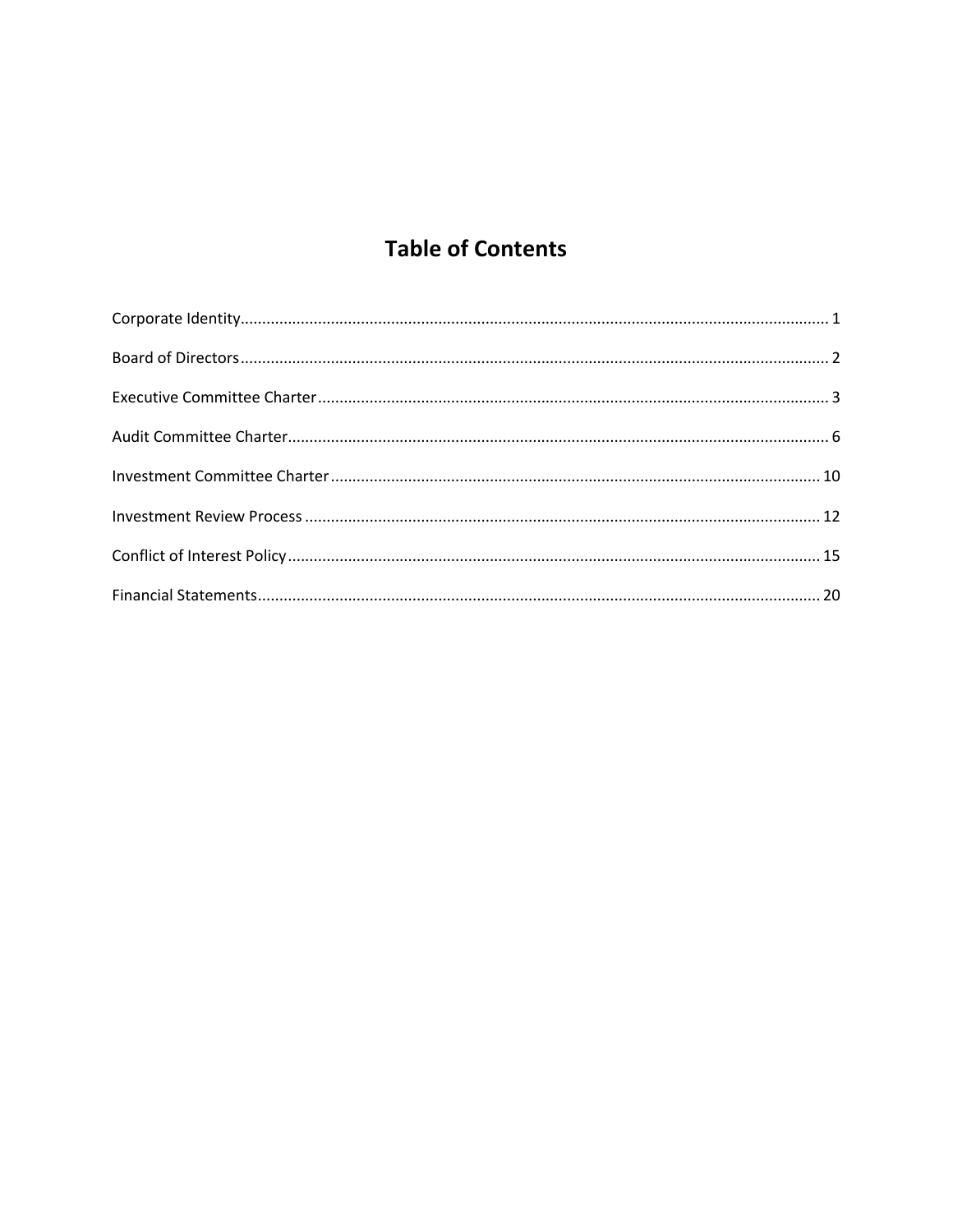## **Missouri Technology Corporation Corporate Identity**

## **Vision Statement**

Our vision is to transform Missouri through the power of entrepreneurship by serving as a catalyst for technology-based innovation to achieve sustainable economic growth.

## **Mission Statement**

Our mission is to provide leadership and make strategic investments that help entrepreneurs create and grow technology-based Missouri businesses. MTC focuses on 21<sup>st</sup> Century bioscience industries that build on Missouri's rich history in agriculture.

## **Values Statement**

In carrying out its mission, our board and staff are guided by core values.

- 1. **Integrity** Honesty and candor are the foundation on which MTC builds longterm, trusting relationships with stakeholders.
- 2. **Transparency** MTC is committed to openness in its operations and active communication with stakeholders.
- 3. **Accountability** MTC recognizes that it holds a position of public trust and is the steward of public funds. MTC makes informed decisions, takes responsibility for its actions, and tracks the outcomes of its investments.
- 4. **Independence** The governance, policies, programs, and funding decisions of MTC are nonpartisan and merit-based.
- 5. **Collaboration** Meaningful partnerships can produce game-changing results for Missouri. MTC is committed to actively collaborating with strategic partners.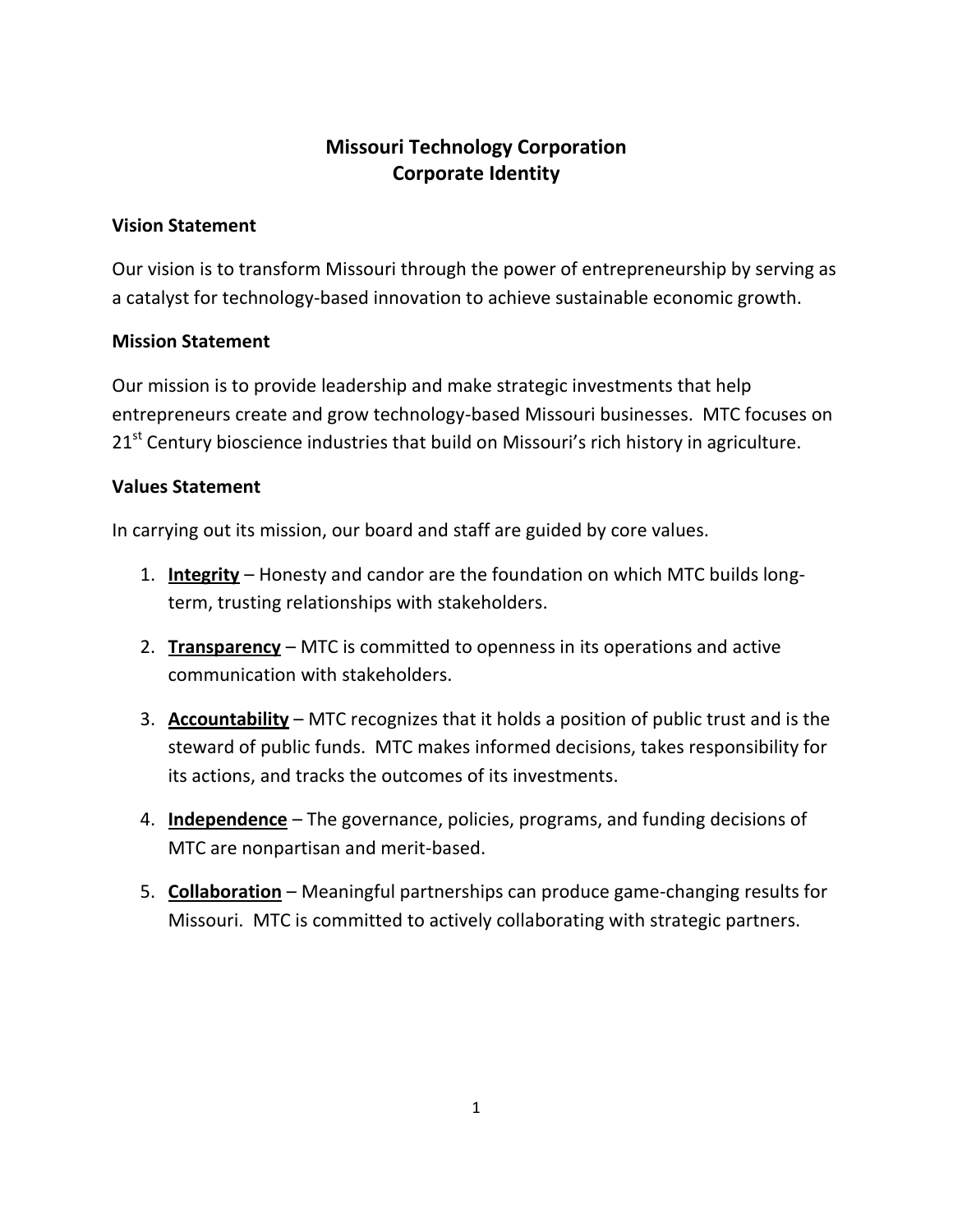## **Missouri Technology Corporation Board of Directors**

Jim Baker, Ph.D. Vice President for Research and Economic Development Missouri State University Springfield, Missouri

Mr. Joseph G. Bannister Principal JGB Advisors, LLC St. Louis, Missouri

The Honorable T.J. Berry Missouri House of Representatives Kearney, Missouri

Ms. Elizabeth Canuteson AT & T Liberty, MO 64068

Ms. Victoria A. Gonzalez Managing Partner Nidus Partners, LP St. Louis, Missouri

Delegate for DED Director Mr. Jason Hall, Esq. Deputy Director Missouri Department of Economic Development Jefferson City, Missouri

Mr. Garry Kemp Retired Executive Lee's Summit, Missouri Mr. David Kerr Retired Executive Ballwin, Missouri

Mr. Daniel P. Mehan President and CEO Missouri Chamber of Commerce & Industry Jefferson City, Missouri

Delegate for President of University of Missouri Michael F. Nichols, Ph.D. Vice President for Research and Economic Dev. University of Missouri System Columbia, Missouri

Mr. Donn Rubin President & CEO BioSTL St. Louis, Missouri

The Honorable Rob Schaaf Missouri Senate St. Joseph, Missouri

Mr. Gregory A. Steinhoff VA Mortgage Center Columbia, Missouri

Mr. Michael D. Wetle Independent Consultant St. Louis, Missouri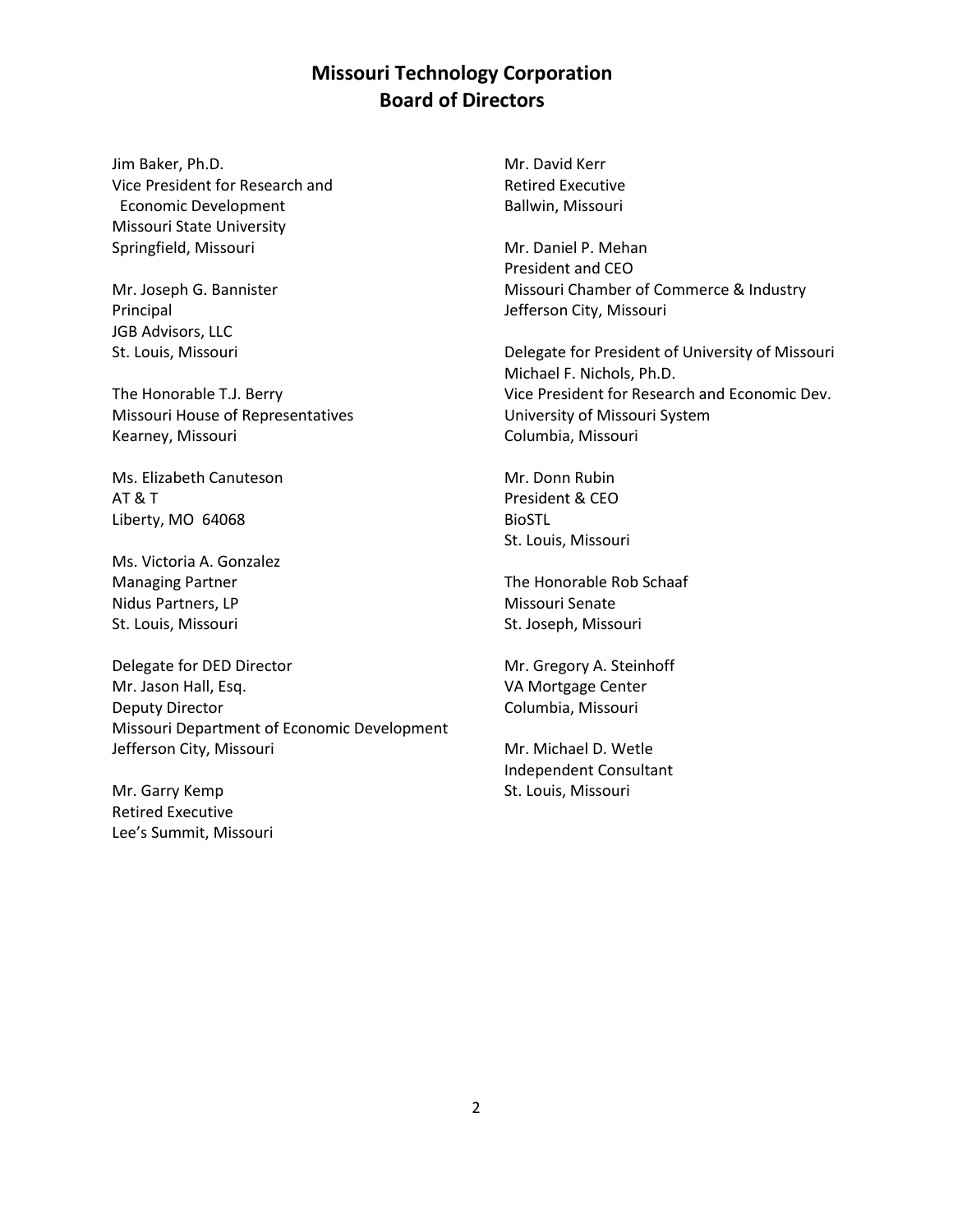## **Missouri Technology Corporation Executive Committee Charter**

#### **Purpose**

There will be a standing committee of the Board of Directors ("Board") of the Missouri Technology Corporation ("MTC") known as the Executive Committee ("Committee"). The Committee will assist the Board in fulfilling its responsibilities by exercising the authority of the Board in the management of MTC when the Board is not in session. The Committee may also have such other duties as may from time to time be assigned to it by the Board. The Committee will maintain free and open communications with staff of MTC (the "Staff"). The Committee may retain outside counsel, auditors, employee compensation consultants, or other advisors in its sole discretion and at MTC's expense.

#### **Structure and Membership**

Pursuant to the terms of MTC's Bylaws, the Committee will be comprised of five members of the Board: the Chairperson of the Board and four Board Members elected by the Board. The Executive Director shall serve as a non-voting member of the Executive Committee. The members of the Committee may not receive compensation, either directly or indirectly, from MTC for their participation as a member of the Committee.

Each Committee member will serve a one-year term, and will hold office until a successor is elected and qualified or until such director's earlier death, resignation, or removal. A Committee member will be deemed to have been removed from the Committee concurrently with and upon such member's removal or resignation from his or her position as a director on the Board. Vacancies resulting from death, resignation, or removal of a member or newly created Committee memberships resulting from any increase in the authorized number of members will be filled by the Chairperson in the case of the vacancy of one of his or her appointees or by the Board otherwise, and any member so chosen will hold office until the next annual appointment of members when such member's successor is duly appointed, or until such member's earlier death, resignation, or removal.

#### **Procedures**

The Chairperson of the Board will serve as Chair of the Committee. The Committee Chairperson is responsible for the leadership of the Committee, including scheduling and presiding over meetings, approving agendas, and making regular reports to the Board. A majority of the members of the Committee will constitute a quorum and an action by a majority of the members at a meeting at which there is a quorum will constitute an action of the Committee.

The Committee will hold such regular meetings as the Committee deems advisable. The Committee Chairperson or a majority of the Committee's members may call a Committee meeting whenever he, she, or they believe there is a need. Unless waived by a Committee member, notice of all meetings of the Committee shall be given to each member in writing and delivered to him or her either personally, by mail, or by electronic mail ten days prior to the date called for such meeting. A member's attendance at or participation in a meeting waives any required notice of any meeting unless the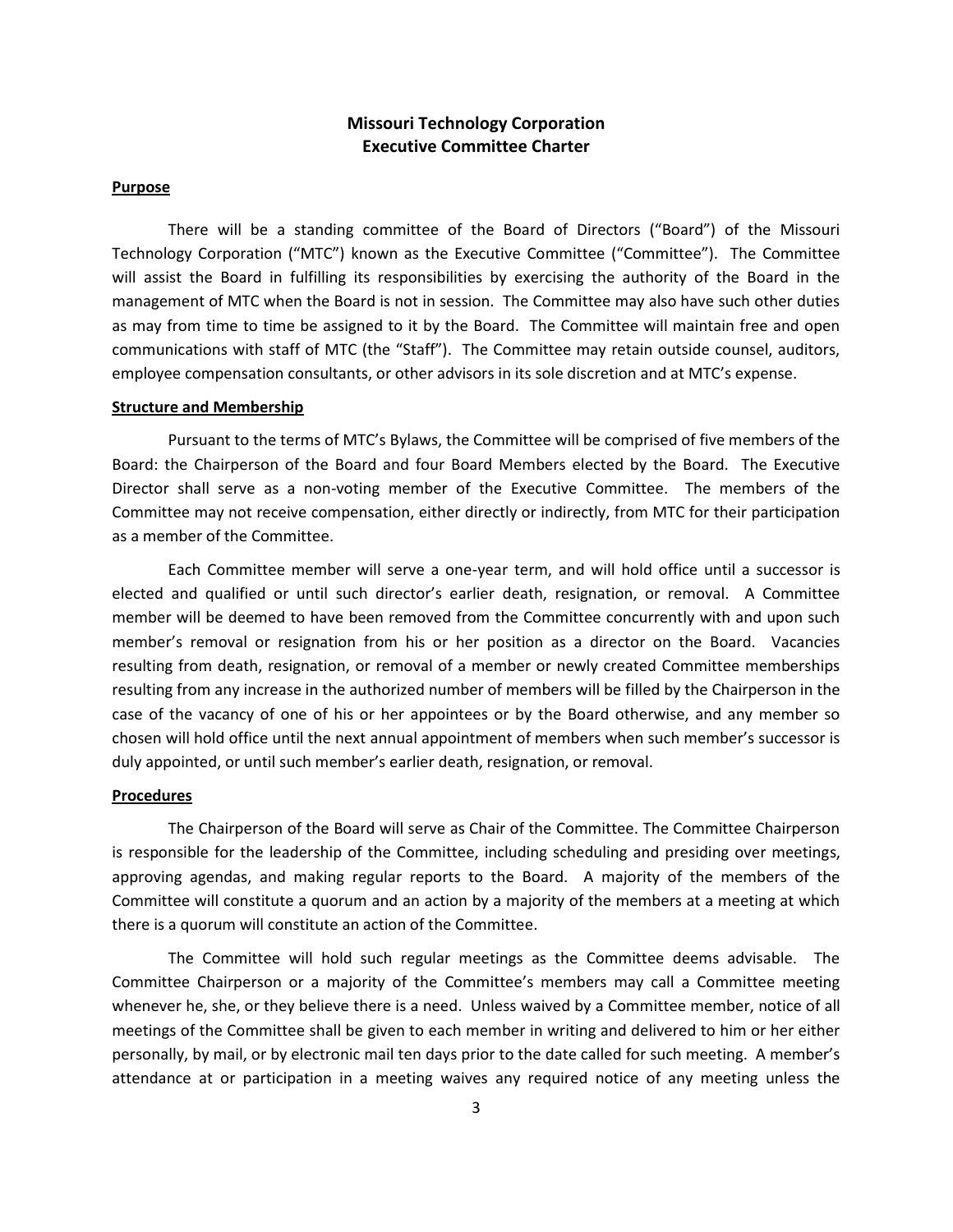member upon arriving at the meeting objects to lack of notice and does not vote for or assent to the objected action. Except as required by the Missouri Open Records Act, neither the business to be transacted at, nor the purpose of, any meeting of the Committee need be specified in any notice of such meeting. The Committee may ask members of the Staff and others who are involved in MTC management matters to attend and make reports at Committee meetings.

The Committee will comply with the record keeping and reporting obligations set forth in MTC's Record Retention Policy. The Committee may make appropriate recommendations to the Board within the scope of its responsibilities.

#### **Responsibilities**

As provided in MTC's Bylaws, the Committee may, subject to applicable laws, MTC's Bylaws, and oversight of the Board, exercise all of the powers and authority of the Board in the interim between meetings of the Board and is otherwise responsible to assist the Board in performing its fiduciary duties relative to the management of MTC. The Committee shall also engage in the following activities as deemed necessary or advisable by the Committee or the Board:

- (a) Develop and recommend policies for MTC and its committees;
- (b) Select and recommend issues, programs, or problem areas which MTC shall study and/or implement;
- (c) Recommend the appointment and/or dissolution or standing and special committees;
- (d) Review periodically the progress of all standing and special committees;
- (e) Perform such other duties as may be assigned from time to time by the Board of Directors;
- (f) Approve contracts so long as the Executive Committee is acting upon authority delegated by the Board of Directors; and
- (g) Review the Committee's Charter from time to time and make recommendations to the Board with respect to the same.

In fulfilling its responsibilities, the Committee's policies and procedures should remain flexible in order that the Committee can best react to developments and assure the Board that MTC's management is responsive to its mission.

In accordance with the Board's Compensation Policy, the Board has delegated responsibility for compensation decisions to the Committee. Accordingly, the Committee also will be responsible for the following functions related to executive and employee compensation:

 Reviewing and recommending to the Board compensation and compensation plans for the Executive Director of MTC and other key members of the Staff, which compensation and compensation plans can include, but not be limited to, base salary, periodic adjustments to base salary, short-term and long-term incentive compensation plans, qualified plans, and nonqualified plans;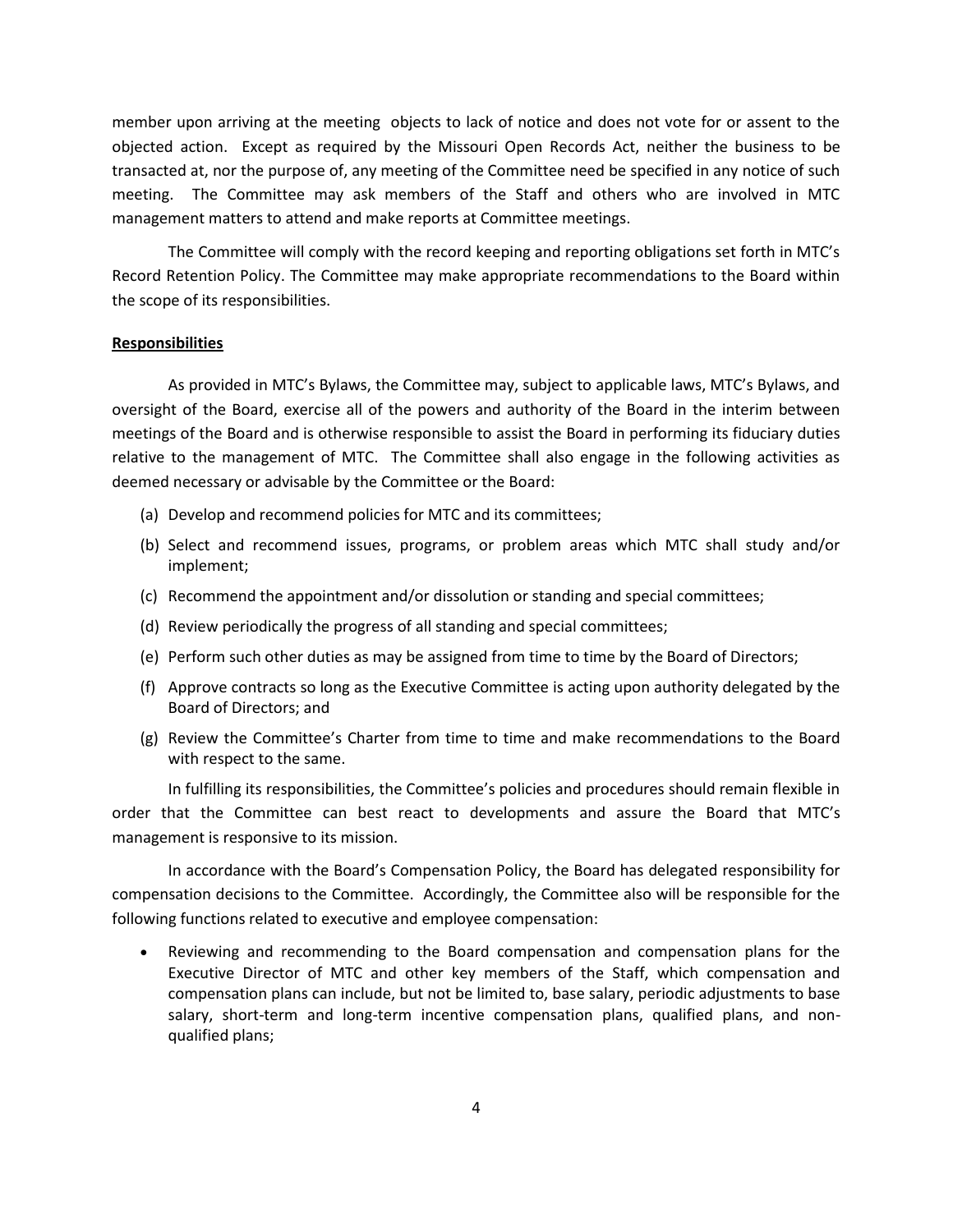- Reviewing and approving qualified or non-qualified benefit plans for MTC, including any such program that has a specific application to the Staff or represents a material change in the structure of any such program;
- Reviewing with the Executive Director matters relating to management succession, including but not limited to compensation; and
- Reviewing and monitoring the compensation-related processes and actions taken by the Executive Director.

**Adopted on October 25, 2010**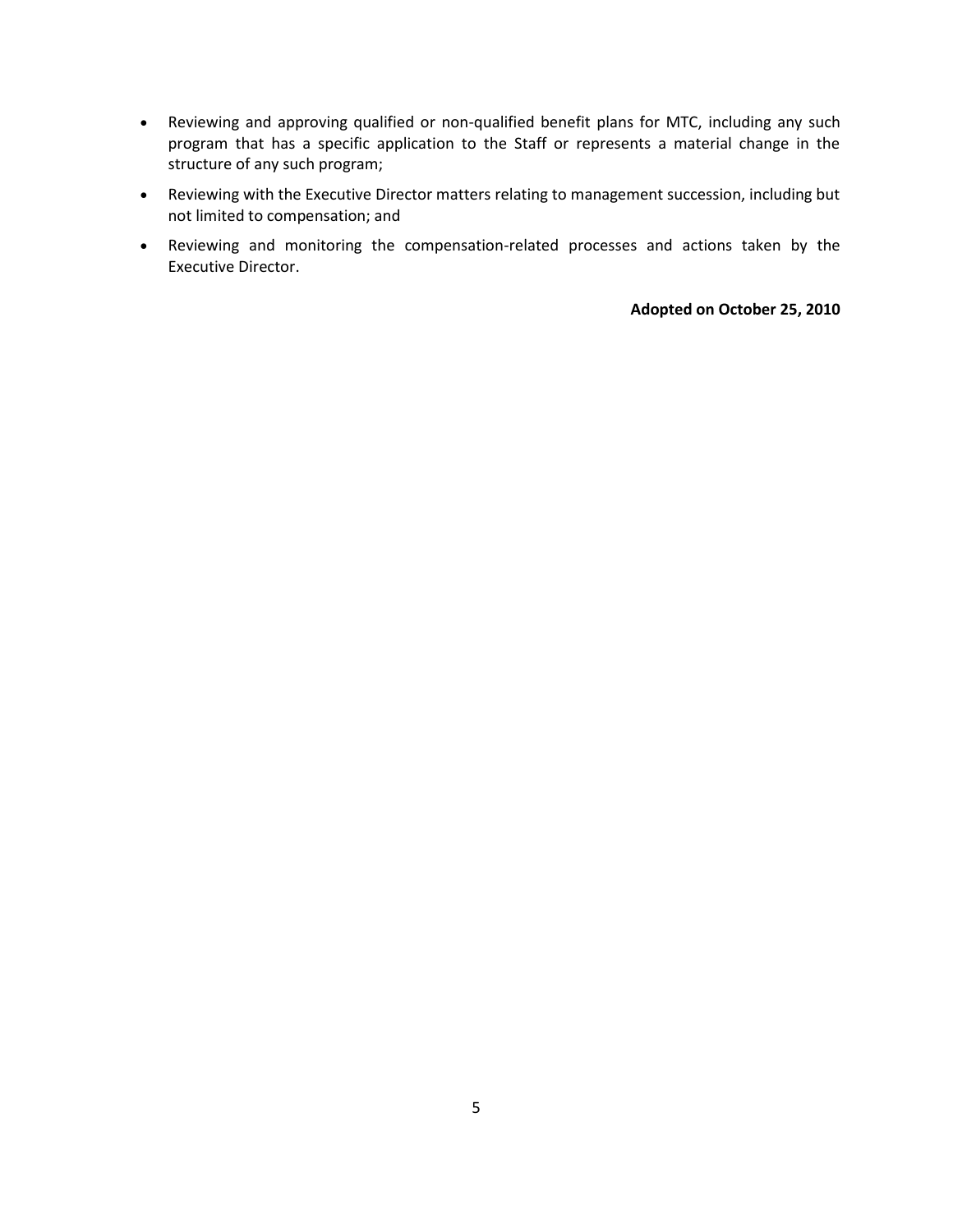#### **Missouri Technology Corporation Audit Committee Charter**

#### **Purpose**

There shall be a standing committee of the Board of Directors ("Board") of Missouri Technology Corporation ("MTC") known as the Audit Committee ("Committee"). The Committee will assist the Board in fulfilling its responsibilities for, among other things, oversight of the quality and integrity of MTC's financial management, including its accounting, auditing, internal control, and financial reporting practices. The Committee may also have such other duties as may from time to time be assigned to it by the Board. The Committee will maintain free and open communications with the Office of the State Auditor (the "Auditors") and staff of MTC (the "Staff"). In discharging its oversight role, the Committee is empowered to investigate any matter relating to MTC's financial management brought to its attention. The Committee has the authority to retain outside counsel, auditors, or other advisors in its sole discretion and at MTC's expense, including engaging public accountants to perform specified procedures requested by the Committee such as verification of cash balances and compliance with internal controls.

#### **Structure and Membership**

Pursuant to the terms of MTC's Bylaws, the Committee will be comprised of five members of the Board: the Chairperson of the Board, the Secretary/Treasurer, and three Board Members elected by the Board. No member of the Committee may receive, directly or indirectly, other than as a member of the Committee or the Board, any consulting, advisory or other compensatory fees from MTC. Indirect fees include, but are not limited to, payments by MTC to the Committee member's family members and payments to law firms, accounting firms, consulting firms, investment and other banks, or financial advisory firms in which the committee member or a family member is an owner, partner, member, executive officer or holder of a similar position. All members of the Committee should have a working familiarity with basic financial and accounting practices. In addition, to the extent possible, at least one member of the Committee should possess the following attributes:

 An understanding of generally accepted accounting principles ("GAAP") and financial statements;

 Experience in the preparation or auditing of financial statements of entities comparable to MTC and in the application of GAAP in connection with the accounting for estimates, accruals, and reserves that are generally comparable to the estimates, accruals and reserves, if any, used in MTC's financial statements;

- Experience with internal accounting and financial controls and procedures; and
- An understanding of audit committee functions.

Such person will be deemed to have such attributes if such person has acquired them through any one or more of the following: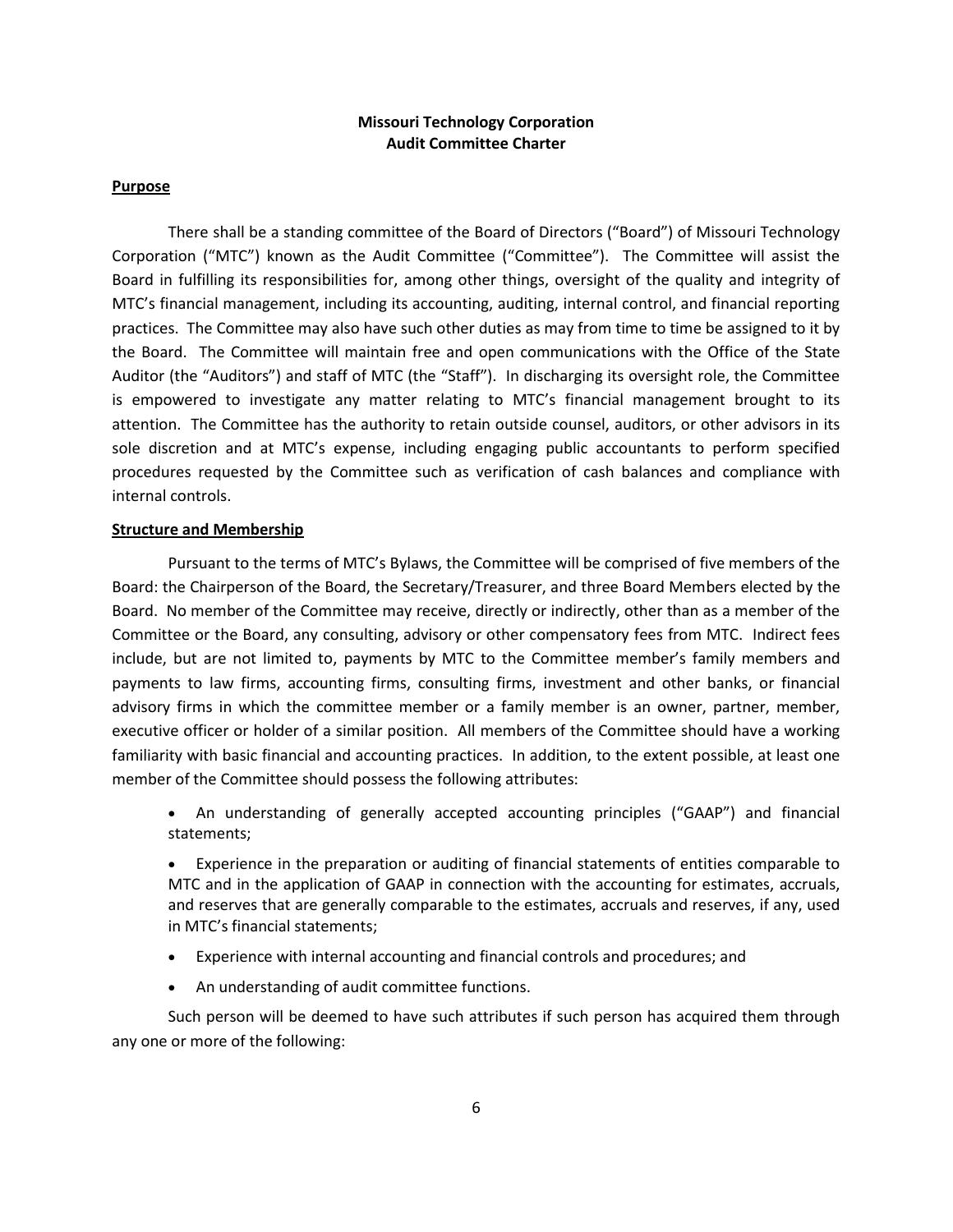- Education and experience as a principal financial officer, principal accounting officer, controller, public accountant or auditor or experience in one or more positions that involve the performance of similar functions;
- Experience actively supervising a principal financial officer, principal accounting officer, controller, public accountant, auditor or person performing similar functions; or
- Experience overseeing or assessing the performance of companies or public accountants with respect to the preparation, auditing or evaluation of financial statements.

Each Committee member will be appointed for a one-year term, and will hold office until a successor is elected and qualified or until such director's earlier death, resignation or removal. A Committee member will be deemed to have been removed from the Committee concurrently with and upon such member's removal or resignation from his or her position as a director on the Board. Vacancies resulting from death, resignation or removal of a member or a newly created Committee membership resulting from any increase in the authorized number of members will be filled by the Chairperson of the Board, and any member so chosen will hold office until the next annual appointment of members by the Chairperson of the Board at which such member's successor is duly appointed, or until such member's earlier death, resignation or removal.

#### **Procedures**

The Committee will have a Chairperson and a Vice-Chairperson as designated by the Chairperson of the Board from the Committee's membership. The Committee Chairperson is responsible for the leadership of the Committee, including scheduling and presiding over meetings, setting agendas, and making regular reports to the Board. The Committee Vice-Chairperson, in the absence or disability of the Committee Chairperson, is to perform all of the duties of the Committee Chairperson. A majority of the members of the Committee will constitute a quorum and an action by a majority of the members at a meeting at which there is a quorum will constitute an action of the Committee.

The Committee will meet at least quarterly and more frequently if circumstances warrant and as the Committee considers necessary. The Committee Chairperson or a majority of the Committee's members may call a Committee meeting whenever he, she or they believe there is a need. Unless waived by a Committee member, notice of all meetings of the Committee shall be given to each member in writing and delivered to him or her either personally, by mail, or by electronic mail ten days prior to the date called for such meeting. A member's attendance at or participation in a meeting waives any required notice of any meeting unless the member upon arriving at the meeting objects to lack of notice and does not vote for or assent to the objected action. Except as required by the Missouri Open Records Act, neither the business to be transacted at, nor the purpose of, any meeting of the Committee need be specified in any notice of such meeting. The Committee may ask members of the Staff, the Auditors and others who are involved in MTC financial management matters to attend and make reports at Committee meetings. The Committee will meet with the Auditors and the Staff in separate sessions, as necessary or appropriate, to discuss matters the Committee believes should be confidential.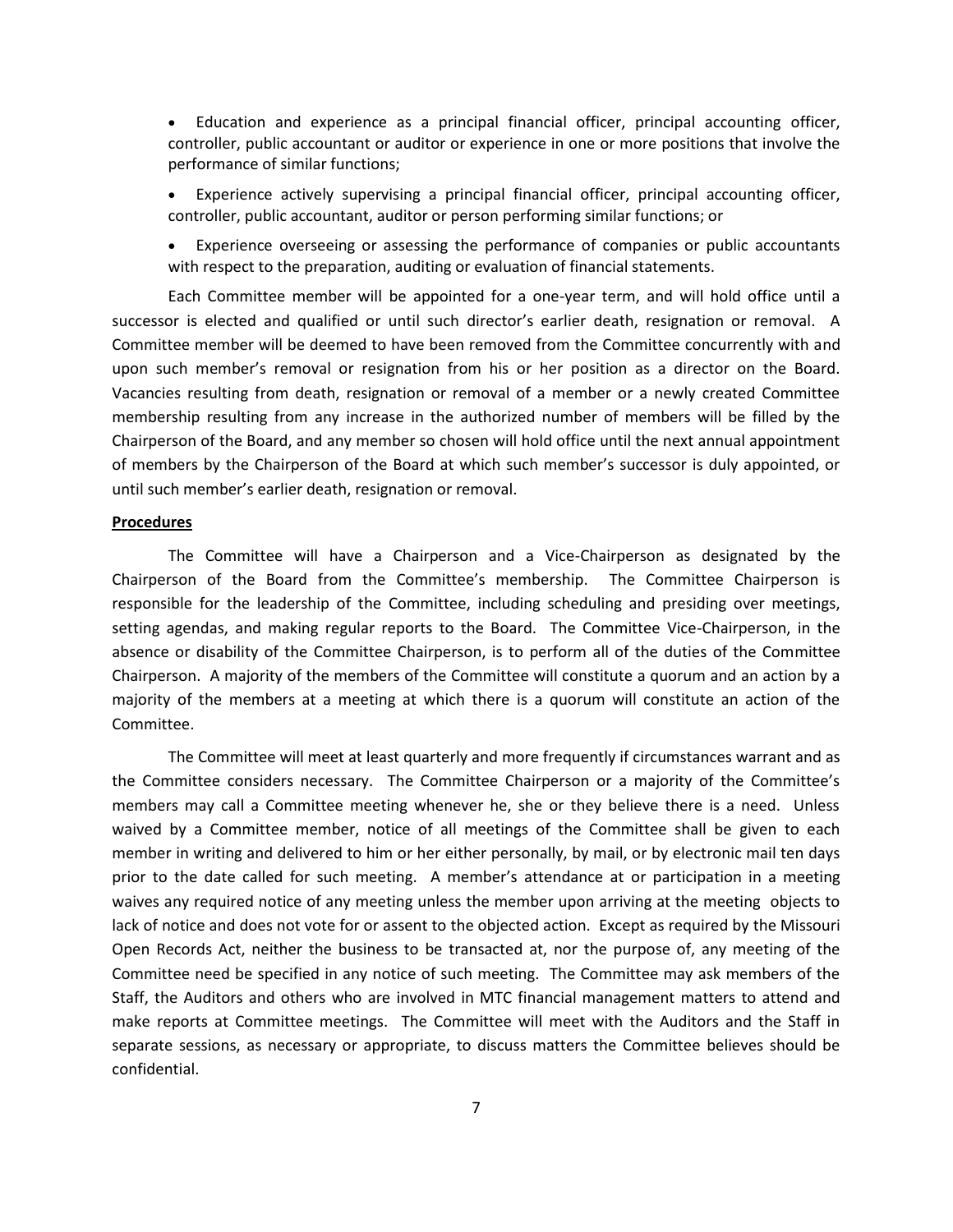The Committee will comply with the record keeping and reporting obligations set forth in MTC's Record Retention Policy. The Committee may make appropriate recommendations to the Board within the scope of its responsibilities.

#### **Responsibilities**

The Committee's job is one of oversight. Staff is responsible for the preparation of MTC's financial statements and the Auditors are responsible for auditing those financial statements. It is recognized that the Staff and the Auditors have more detailed knowledge and information regarding MTC's financial management practices than do Committee members; accordingly, the Committee's oversight role is not expected to provide expert or special assurance as to the financial statements, or other financial information produced by MTC.

The Committee is responsible to assist the Board in performing its fiduciary duties relative to the accounting and financial reporting practices and the integrity of the financial reports of MTC. In this respect, it is the responsibility of the Committee to provide a medium for open communication between the Board, the Auditors and Staff.

In fulfilling its responsibilities, the Committee's policies and procedures should remain flexible in order that the Committee can best react to developments and assure the Board that MTC's accounting and reporting practices are of the highest quality.

Although the Committee may wish to consider other duties from time to time, the general recurring activities of the Committee in carrying out its oversight role are described below. The Committee is responsible for the following:

- 1. Reviewing and approving transactions involving conflicts of interest between MTC and any of MTC's Board members, officers and employees pursuant to the procedures set forth in MTC's Conflict of Interest Policy;
- 2. Overseeing internal investigations, including whistleblower reports;
- 3. Overseeing the short-term investment of MTC cash, in accordance with MTC's short-term investment policy, as from time to time in effect (the "S-T Investment Policy"), including engagement of an investment manager (the "S-T Manager");
- 4. Meeting periodically with the S-T Manager, if any, to review S-T Investment Policy, investments, investment performance and MTC's cash flow needs;
- 5. Assisting the Treasurer in preparing any reports to be presented to the Board;
- 6. Assisting the Auditors in connection with audits of MTC's financial statements;
- 7. Reviewing accounting policies and principles applied in MTC's financial statements;
- 8. Reviewing MTC's audited financial statements, including financial disclosures and the Auditor's report, and discussing them with the Staff and the Auditors prior to the release of the financial statements to non-management personnel and the Board;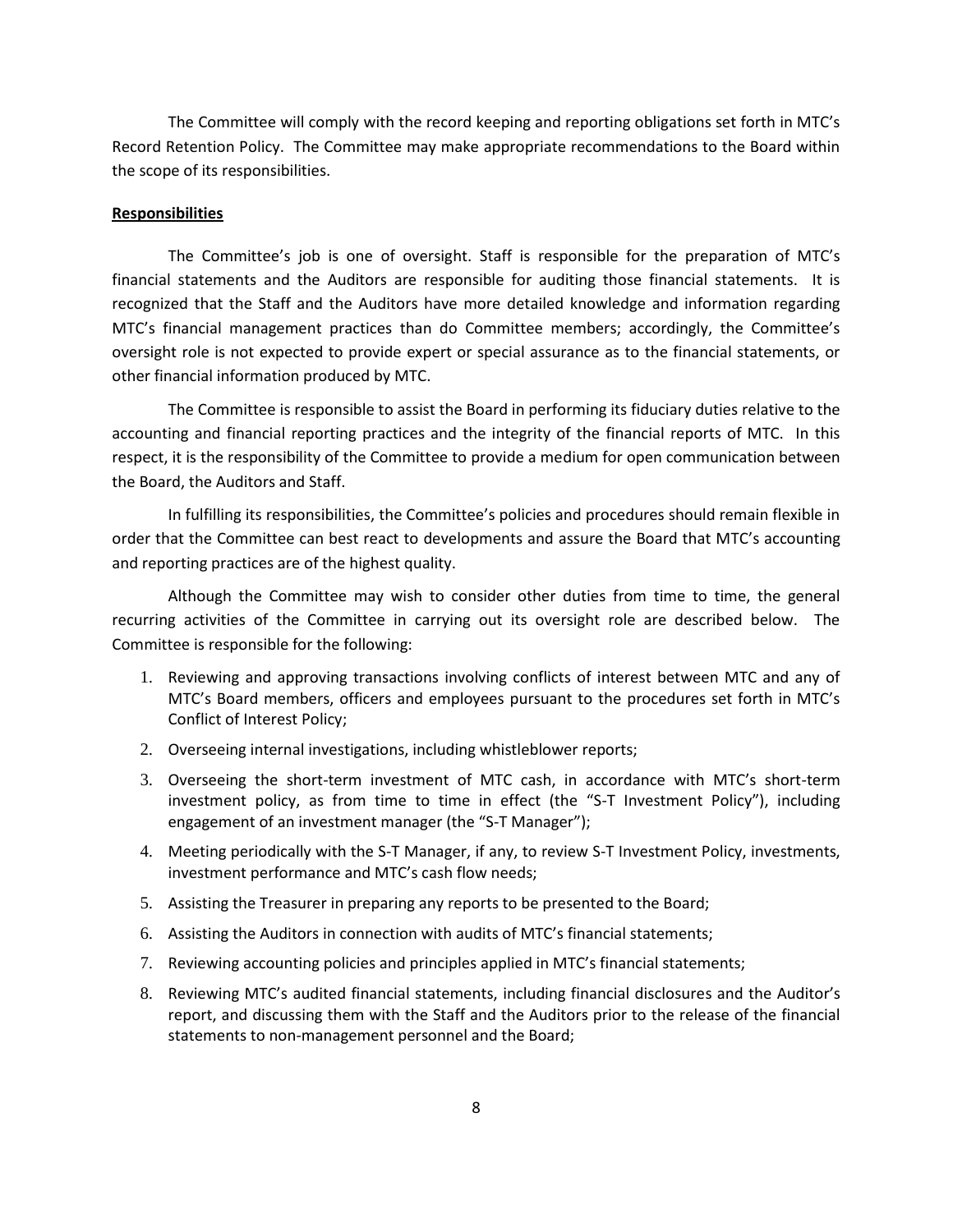- 9. Overseeing the relationship with the Auditors, including discussing with the Auditors the nature and rigor of the audit process, receiving and reviewing audit reports, and providing the Auditors full access to the Committee to report on any and all appropriate matters;
- 10. Discussing with the Staff and the Auditors the quality and adequacy of and compliance with MTC's internal controls. Based on such discussions, the Committee will make recommendations to the Board in this regard as the Committee deems appropriate;
- 11. Ensuring, through discussions with the Auditors, that no restrictions were placed by the Staff on the Auditors or their examination;
- 12. Reviewing with the Auditors and the financial management of MTC any proposed or implemented change in accounting principles and its potential affect on the financial statements;
- 13. Requiring the Staff to inform the Committee when it seeks a second opinion on any significant accounting issue;
- 14. Discussing with the Staff and/or MTC's or Committee's legal counsel any legal matters (including the status of pending litigation) that may have a material impact on MTC's financial statements or operations and any material reports or inquiries from regulatory or governmental agencies;
- 15. Developing and recommending to the Board policies with respect to matters within the purview and jurisdiction of the Committee and periodically reviewing such policies and recommending changes;
- 16. Reviewing the Conflict of Interest Policy from time to time and making recommendations to the Board in its regard; and
- 17. Reviewing the Committee's Charter from time to time and making recommendations to the Board with respect to the same.

**Adopted on October 25, 2010**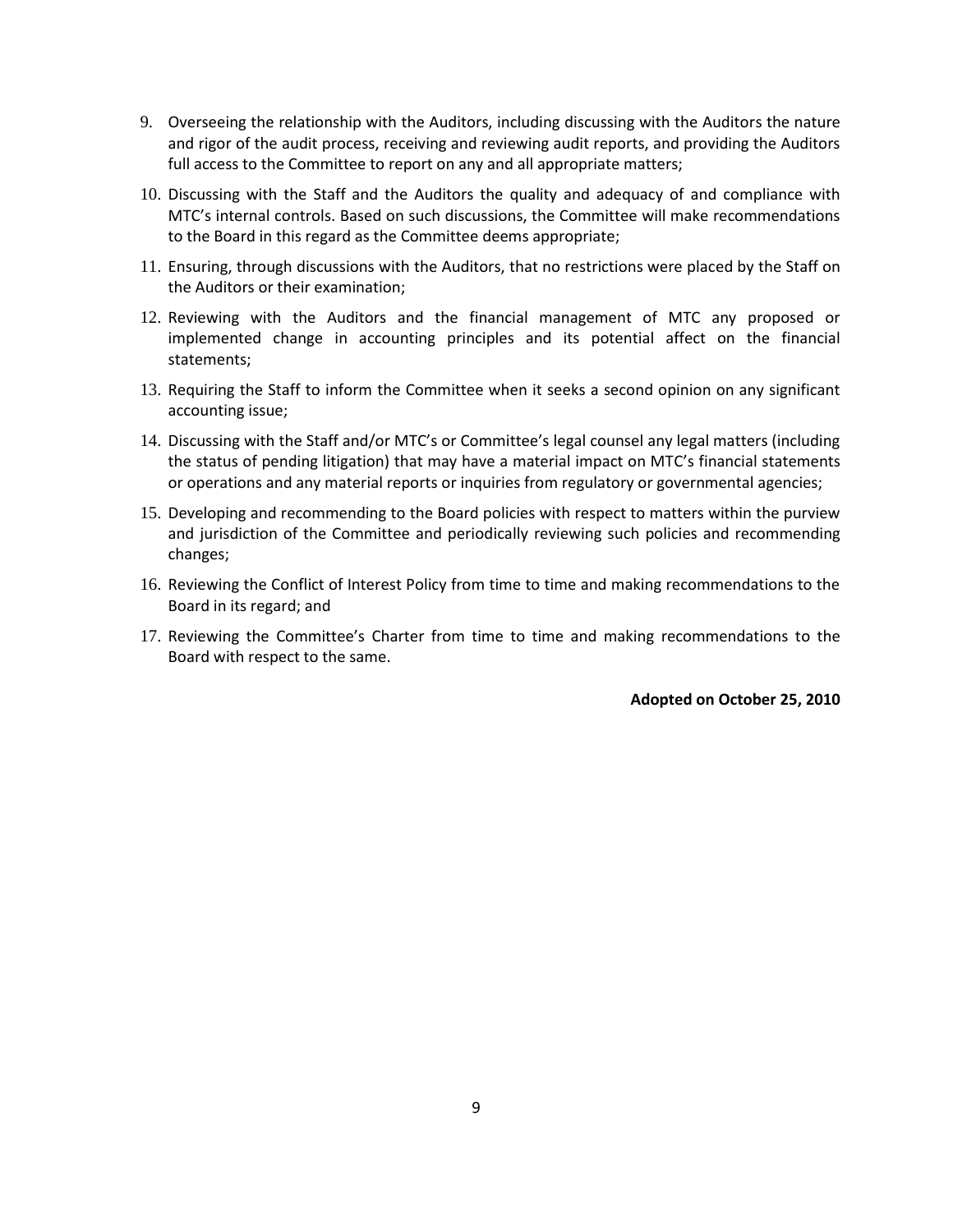## **Missouri Technology Corporation Investment Committee Charter**

#### **Purpose**

There shall be a committee of the Board of Directors ("Board") of the Missouri Technology Corporation ("MTC") known as the Investment Committee ("Committee"). The Committee will assist the Board in fulfilling its responsibilities by assisting with the evaluation of financing considerations for MTC's endeavors and projects and by assisting with the investment of MTC funds, including through purchasing equity and debt securities, lending money or making monetary grants, in projects contemplated by R. S. Mo. Section 348.251 et seq. The Committee may also have such other duties as may from time to time be assigned to it by the Board. The Committee may retain investment consultants and advisors in its sole discretion and at MTC's expense.

#### **Structure and Membership**

The Chairperson of the Board will determine the number of members of the Committee from time to time, which number will not be less than three. The Chairperson of the Board will appoint the members of the Committee from among the directors on the Board. Members of the Committee may not receive compensation, either directly or indirectly, from MTC for their participation as a member of the Committee.

Each Committee member will be appointed for a one-year term, and will hold office until a successor is elected and qualified or until such director's earlier death, resignation or removal. A Committee member will be deemed to have been removed from the Committee concurrently with and upon such member's removal or resignation from his or her position as a director on the Board. Vacancies resulting from death, resignation or removal of a member or newly created Committee memberships resulting from any increase in the authorized number of members will be filled by the Chairperson, and any member so chosen will hold office until the next annual appointment of members by the Chairperson of the Board at which such member's successor is duly appointed, or until such member's earlier death, resignation or removal.

#### **Procedures**

The Committee will have a Chairperson and a Vice-Chairperson as designated by the Chairperson of the Board from the Committee's membership. The Committee Chairperson is responsible for the leadership of the Committee, including scheduling and presiding over meetings, approving agendas, and making regular reports to the Board. The Committee Vice-Chairperson, in the absence or disability of the Committee Chairperson, is to perform all of the duties of the Committee Chairperson. A majority of the members of the Committee will constitute a quorum and an action by a majority of the members at a meeting at which there is a quorum will constitute an action of the Committee.

The Committee will meet at least annually and as the Committee considers necessary. The Committee Chairperson or a majority of the Committee's members may call a Committee meeting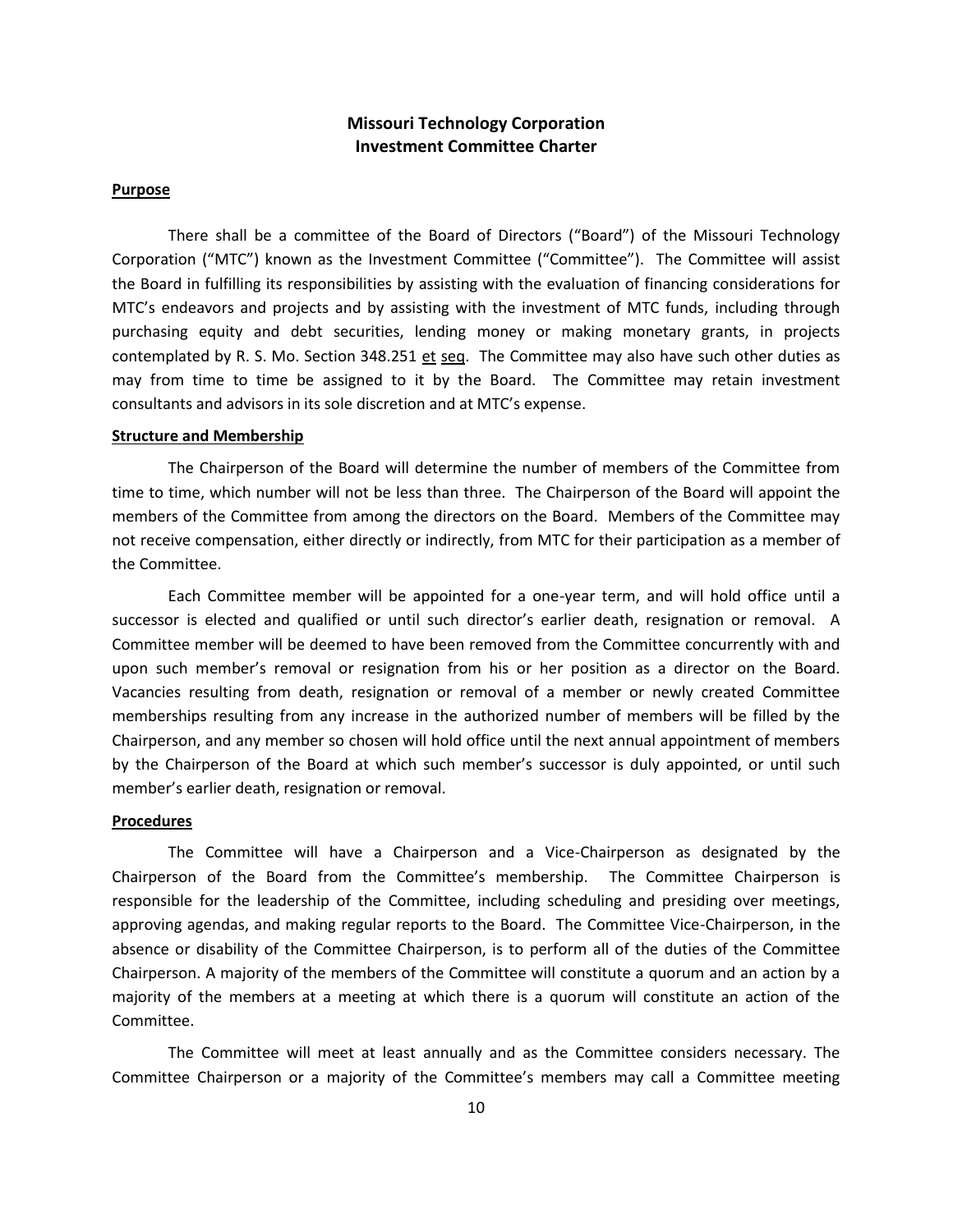whenever he, she or they believe there is a need. Unless waived by a Committee member, notice of all meetings of the Committee shall be given to each member in writing and delivered to him or her either personally, by mail, or by electronic mail ten days prior to the date called for such meeting. A member's attendance at or participation in a meeting waives any required notice of any meeting unless the member upon arriving at the meeting objects to lack of notice and does not vote for or assent to the objected action. Except as required by the Missouri Open Records Act, neither the business to be transacted at, nor the purpose of, any meeting of the Committee need be specified in any notice of such meeting.

The Committee will comply with the record keeping and reporting obligations set forth in MTC's Record Retention Policy.

#### **Responsibilities**

The Committee shall be responsible for the following functions:

- 1. Reviewing and recommending to the Board investment strategies and opportunities as well as proposed investment guidelines for Board approval;
- 2. Recommending to the Board how best to invest MTC funds in such companies, research institutions, and other ventures as are contemplated in R. S. Mo. Section 348.251 et seq.;
- 3. Monitoring MTC's investments and making recommendations to the Board on possible disposition of investments and exercise of associated rights;
- 4. Seeking to ensure that MTC's economic development objectives are advanced by its investments;
- 5. Reviewing and recommending to the Board strategies to finance MTC's endeavors and projects; and
- 6. Reviewing the Committee's Charter from time to time and making recommendations to the Board with respect to the same.

**Adopted on October 25, 2010**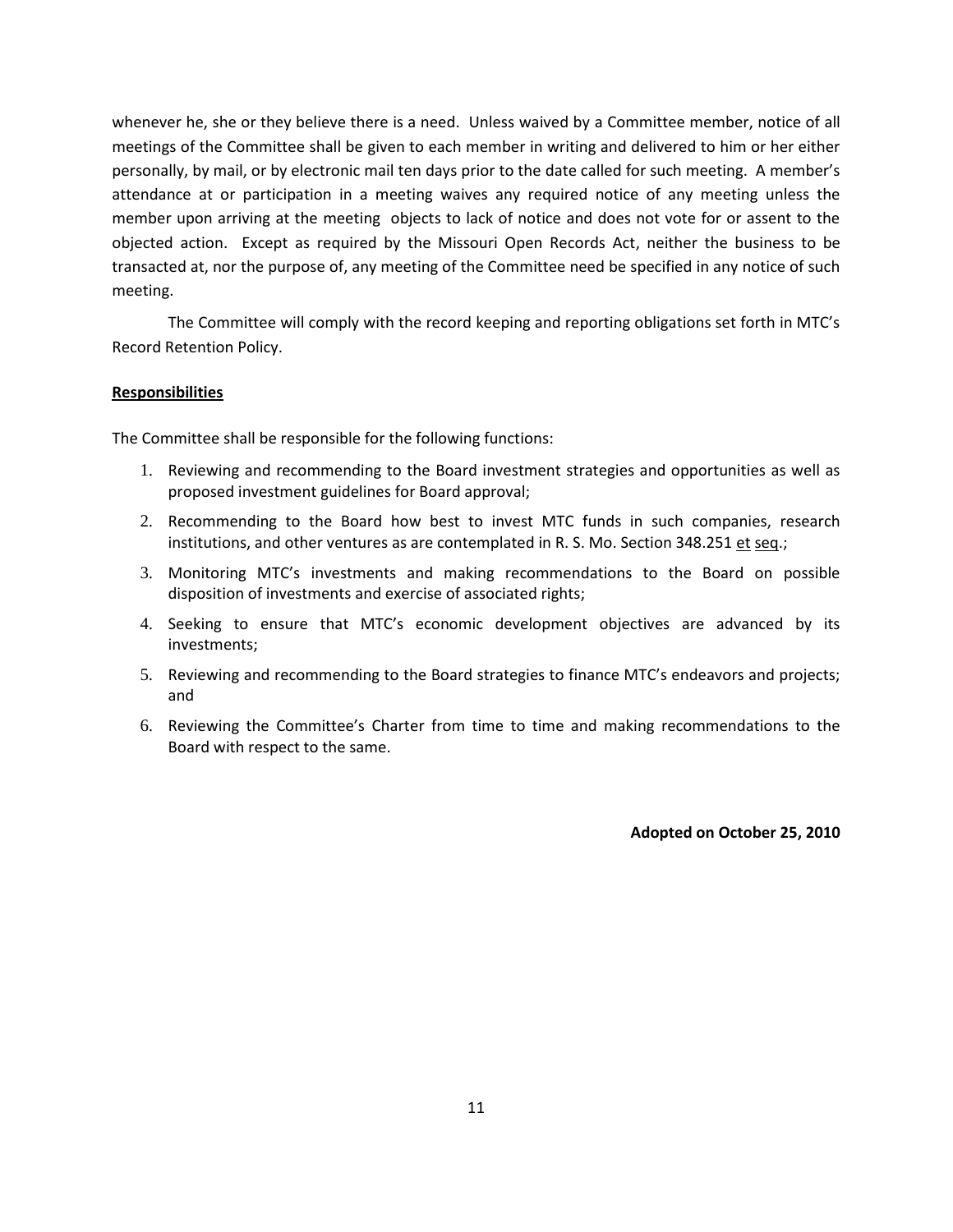#### **Missouri Technology Corporation**

#### **Investment Review Process**

The Missouri Technology Corporation makes strategic investments to promote entrepreneurship and foster innovation in Missouri. Following a benchmarking analysis of programs and best practices from other states as well as consideration of Missouri's unique strengths, MTC developed clearly defined programs with articulated goals, eligibility standards, and evaluation criteria. These highly competitive application-based programs are subject to a thorough 9-step investment review process that reflects MTC's core values of integrity, transparency, accountability, independence, and collaboration.

#### **Step 1 – Review Program Guidelines and Investment Review Process**

Prospective applicants should carefully review MTC's program guidelines and investment review process to determine which program, if any, is an appropriate fit for the prospective applicant's economic development project.

#### **Step 2 – Application Submission**

Prospective applicants should complete the appropriate MTC program application and submit it to MTC in accordance with the deadline established for the current funding period. Late applications will not be accepted. It is the duty of the prospective applicant to contact MTC staff in a timely manner to answer any questions or other concerns. The MTC Board of Directors has adopted a robust conflicts of interest policy, which will be strictly adhered for all submissions.

#### **Step 3 – Preliminary Application Assessment**

All timely applications will be reviewed by MTC staff to determine whether each is complete and conforms to the program requirements. Any submissions rejected at this stage will be notified and the applicant may resubmit a new application in a future funding period.

#### **Step 4 – Comparative Scoring and Due Diligence**

All conforming applications from Step 3 will be thoroughly reviewed and assessed using a standard scorecard for the program. The scorecards can be accessed on MTC's website. Each submission will be reviewed by three reviewers from MTC and/or the Missouri Department of Economic Development. At this stage, the reviewers will conduct any due diligence appropriate under the circumstances, including an assessment of third-party information that may be helpful to fully analyze the submission.

A composite score for each submission will be calculated based on the scorecards of the individual reviewers. The top-scoring submissions will be forwarded to MTC's chartered Investment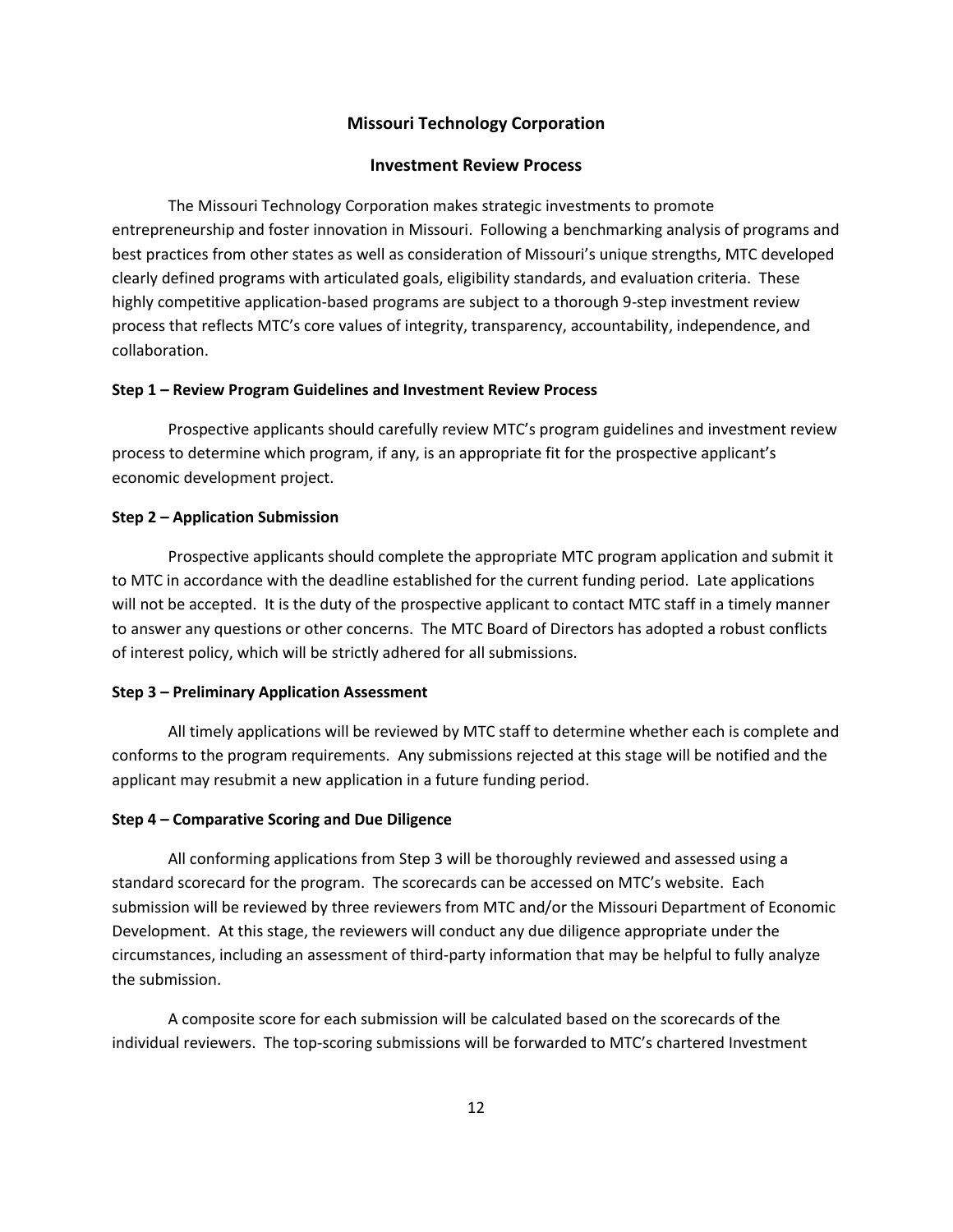Committee. The number of top-scoring submissions forwarded to the Investment Committee will vary by funding period and such information can be obtained from MTC.

#### **Step 5 – MTC Investment Committee Review**

The MTC Investment Committee is a charted committee of the MTC Board of Directors that is charged with assisting the Board by evaluating potential investment opportunities. The MTC Investment Committee will review each proposal forwarded to it from Step 4 along with the composite score the proposal received.

Each applicant that advances to Step 5 will be invited to present the proposal to the MTC Investment Committee so that the MTC Investment Committee can ask questions and develop a deeper understanding of the proposal under consideration.

The MTC Investment Committee will use its best judgment under the circumstances to make one of the following recommendations to the full MTC Board of Directors on each proposal it receives: (i) recommend funding the proposal as submitted; (ii) recommend funding the proposal subject to certain modifications or completion of additional due diligence; or (iii) recommend no funding for the proposal.

#### **Step 6 – MTC Board of Directors Review**

Each of the proposals considered by the MTC Investment Committee will be considered at a meeting of the MTC Board of Directors along with the MTC Investment Committee's recommendation and any additional evaluation or modification made to the proposal under consideration. The MTC Board of Directors will use its best judgment under the circumstances to take one of the following actions on each proposal it considers: (i) approve funding the proposal as submitted; (ii) approve funding the proposal subject to certain modifications or completion of additional due diligence; or (iii) deny funding for the proposal. Under exigent and competitive circumstances, the MTC Board of Directors reserves the right to directly consider any proposal if the Board determines that doing so is in the best interest of the State of Missouri.

#### **Step 7 – Legal Documentation and Other Actions**

The MTC Board of Directors will ordinarily delegate its authority to the MTC Executive Committee to complete legal documentation and other actions necessary under the circumstances for each approved or conditionally approved project. When feasible under the circumstances, funding will be based on the approved project achieving certain key milestones.

#### **Step 8 – Compliance and Monitoring**

The MTC staff will closely monitor all of MTC's investments to insure compliance with the legal terms and conditions set forth in the agreements between MTC and the awardee.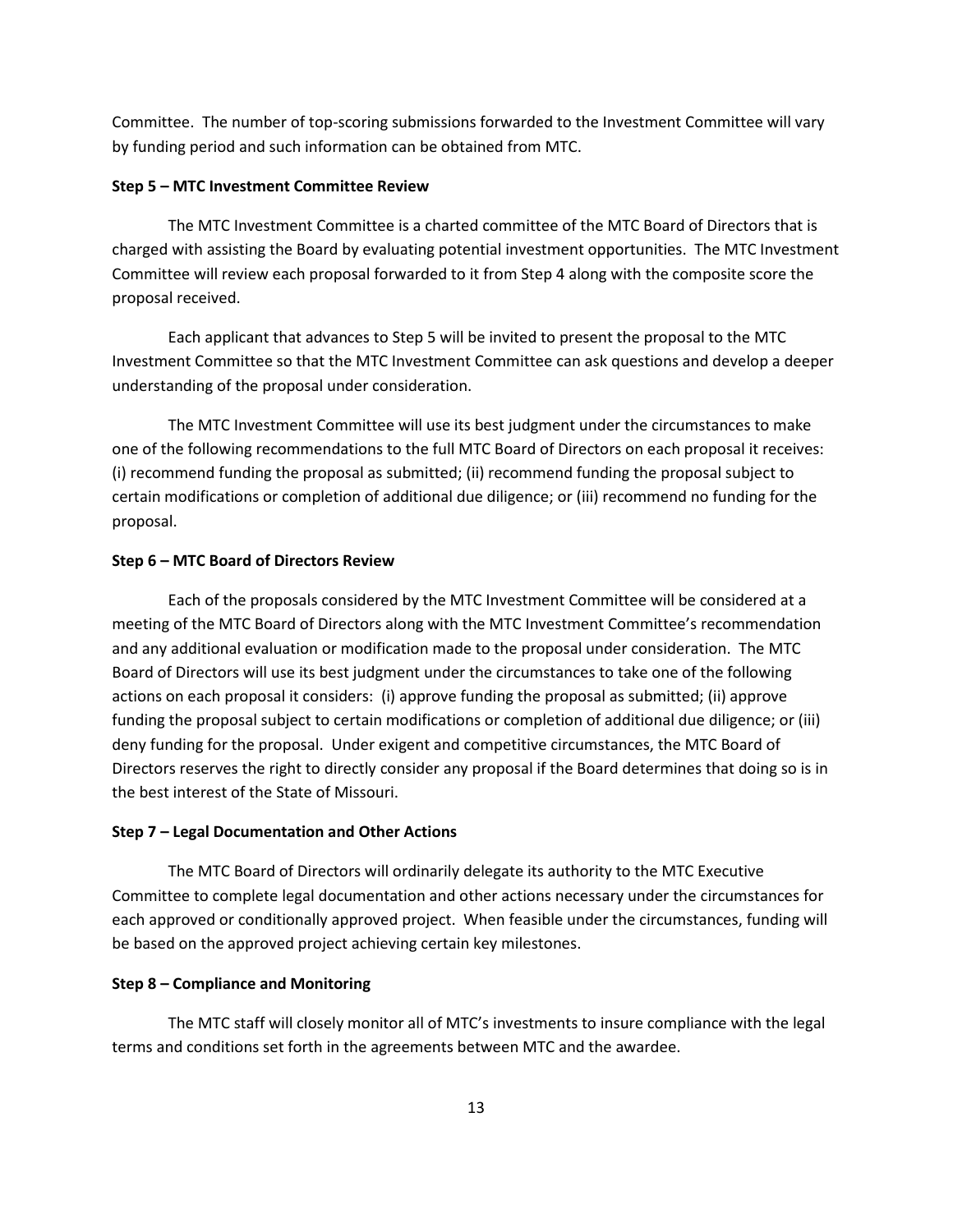#### **Step 9 – Post-Award Reporting**

Funded proposals will be tracked for a 10-year period to determine the economic impact of the project. The MTC staff will assist the MTC Investment Committee in tracking these outcomes and aggregating the economic impact of MTC's investments.

**Adopted on January 14, 2011**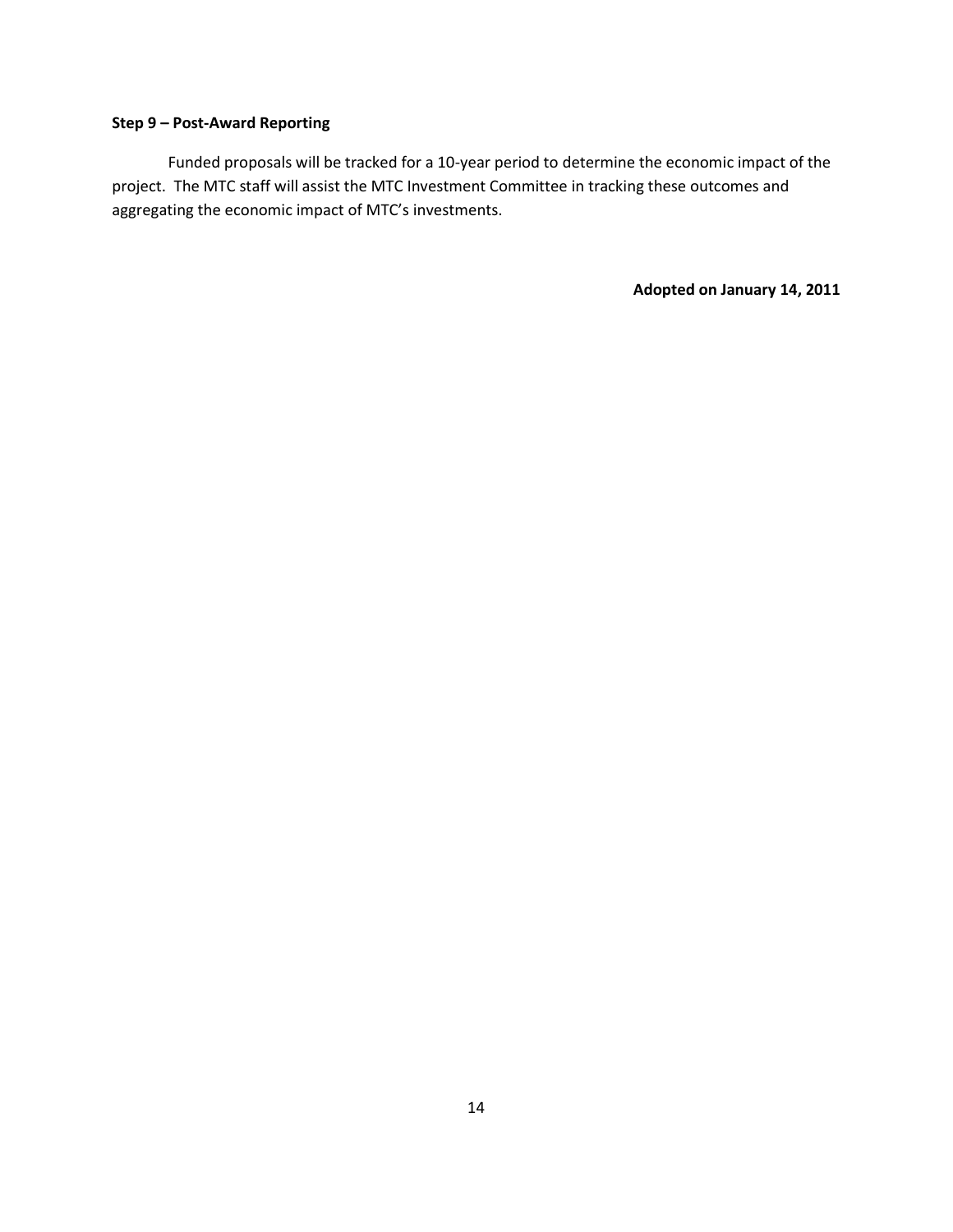## **MISSOURI TECHNOLOGY CORPORATION CONFLICT OF INTEREST POLICY**

## **ARTICLE I Purpose**

The purpose of the Conflict of Interest Policy is to protect the interest of the Missouri Technology Corporation (the "Organization") when it is contemplating entering into a transaction or arrangement that might benefit the private interest of an officer or director of the Organization (or other person listed below) or might result in a possible excess benefit transaction. A "conflict of interest" is defined as a conflict between an interest in, or duty owed to, one party and an interest in, or duty owed to, a second party (where a party could be an organization, a person, including oneself, or the general public). "Interests" for purposes of the preceding sentence are not limited to financial interests, but also include personal and professional interests. This Policy is intended to supplement but not replace any applicable state and federal laws governing conflict of interest applicable to nonprofit and charitable organizations. This Policy amends and restates the Organization's existing policy and is effective as of October 25, 2010.

## **ARTICLE II Definitions**

#### **1. Interested Person**

An "interested person" is any Organization director, officer, manager, employee, counsel, key contractor,<sup>1</sup> or member of a committee with governing board-delegated powers.

#### **2. Financial Interest**

 $\overline{\phantom{a}}$ 

A person has a financial interest if the person has, directly or indirectly, through business, investment, or family:

(a) An ownership or investment interest in any entity with which the Organization has a transaction or arrangement,

(b) A compensation arrangement with the Organization or with any entity or individual with which the Organization has a transaction or arrangement, or

(c) A potential ownership or investment interest in, or compensation arrangement with, any entity or individual with which the Organization is negotiating a transaction or arrangement.

 $<sup>1</sup>$  A "key contractor" is a vendor doing more than \$5,000 of business annually with the Organization.</sup>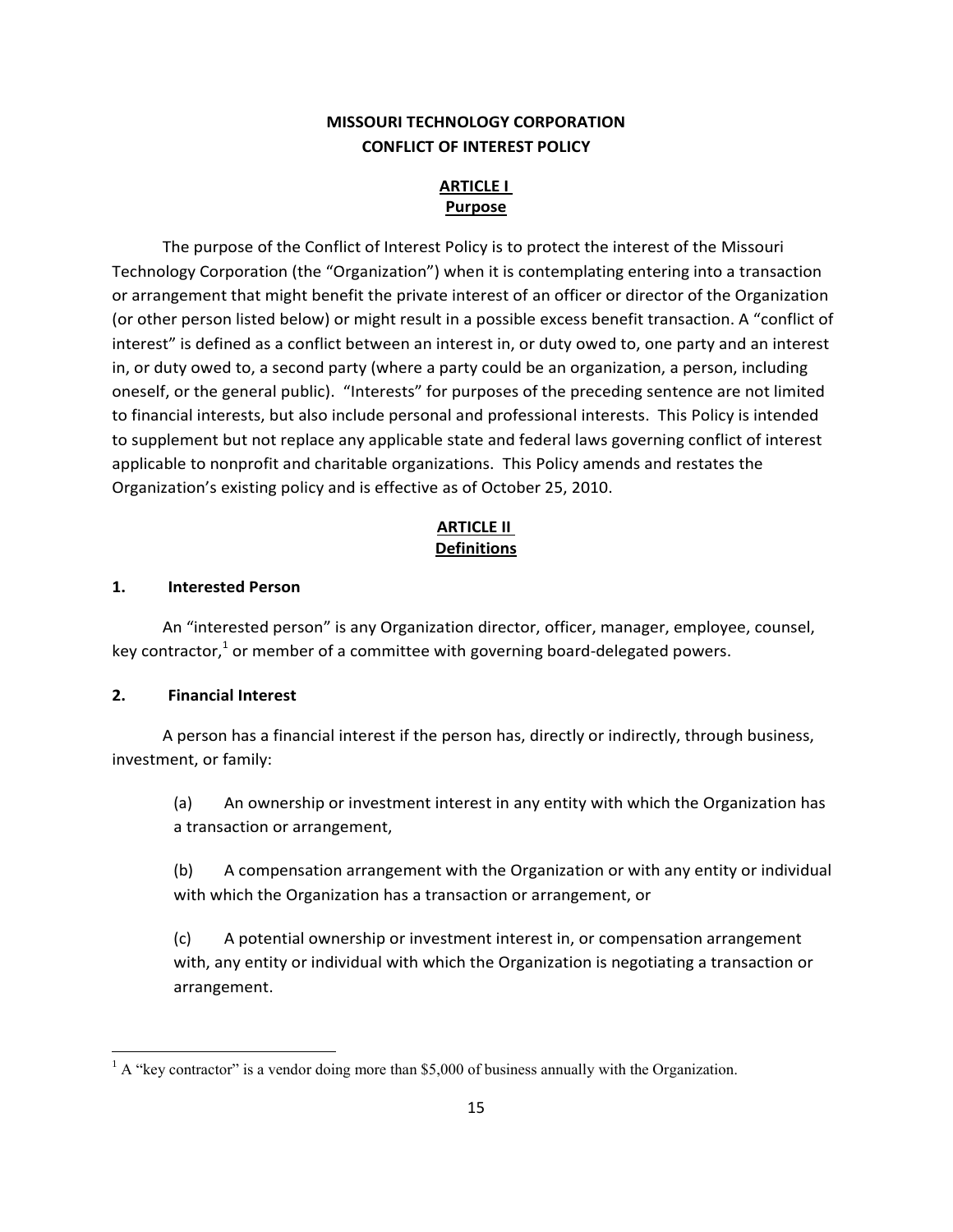Compensation includes direct and indirect remuneration as well as gifts or favors that are not insubstantial.

A financial or other interest does not necessarily create a conflict of interest. Under Article III, a person has a conflict of interest only if the disinterested members of the audit committee (or, potentially, the Board of Directors) decides that a conflict of interest exists.

#### **ARTICLE III Procedures**

#### 1**. Duty to Disclose**

In connection with any actual or potential conflict of interest, an interested person (except counsel, to the extent prohibited by applicable rules of professional conduct) must disclose the interest and the material facts related to such person's interest in the proposed transaction. The disclosure must be made to the audit committee, the Chairperson of the Board of Directors and the Executive Director. Any real or perceived conflict of interest raised by an interested person shall be reviewed and considered as set forth in Sections 2 and 3 of this Article.

#### 2. **Determining Whether a Conflict of Interest Exists**

After a person who has an actual or potential conflict of interest discloses the interest and the material facts related to the transaction as provided above that person shall recuse himself or herself from any further discussions relating to the proposed transaction and any vote on such transaction and shall, if requested, leave any meeting for the duration of any further discussions. Without limiting the generality of the foregoing, a person who is affiliated with a not-for-profit entity to which the Organization proposes to provide funding ordinarily should be deemed an interested person with respect to that funding transaction and should recuse himself or herself from the applicable discussions and vote on any such funding transaction.

The disinterested members of the audit committee will review the information disclosed under this Policy and determine the proper level of investigation required as set forth in Section 3 of this Article.

Alternatively, notwithstanding anything to the contrary in this Policy, the disinterested members of the Board of Directors may review the information disclosed under this Policy and take such action as it deems necessary to determine if a conflict of interest exists.

#### 3**. Procedures for Addressing the Conflict of Interest**

(a) If the disinterested members of the audit committee so request, an interested person may make a presentation to the audit committee. After the presentation, the interested person shall recuse himself or herself from any further discussions relating to the proposed transaction and any vote on such transaction.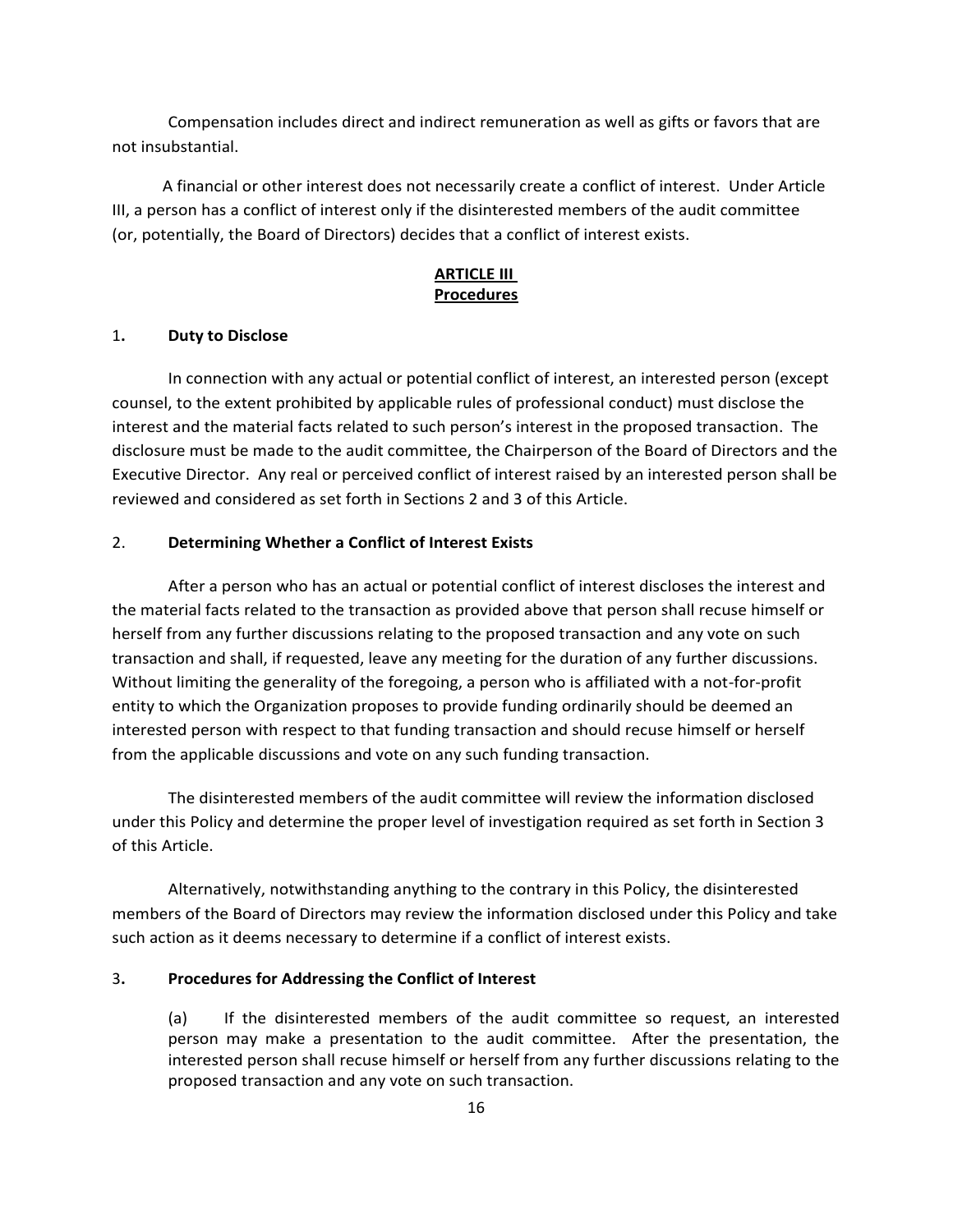(b) If the audit committee determines that, in view of the recusal of the interested person as set forth in Section 3(a) above, the decision on the subject matter can be made by the disinterested members free of any actual or potential conflict of interest, such determination shall be noted in the minutes of the meeting and no further formal procedures will be required. If the audit committee determines that despite such recusal a conflict of interest will continue to exist, the audit committee shall follow the procedures outlined in Sections 3(c) through (f) of this Article.

(c) If deemed advisable by the audit committee, the chairperson of the audit committee shall appoint a disinterested person or committee to investigate alternatives to the proposed transaction or arrangement.

(d) After exercising due diligence (including consideration of any recommendation of a disinterested person or committee appointed pursuant to Section 3(c) of this Article), the audit committee shall determine whether the Organization can obtain with reasonable efforts a more advantageous transaction or arrangement from a person or entity that would not give rise to a conflict of interest.

(e) If a more advantageous transaction or arrangement is not reasonably possible under circumstances not producing a conflict of interest, the audit committee shall determine by a majority vote of the disinterested committee members whether the transaction or arrangement is in the Organization's best interest, for its own benefit, and whether it is fair and reasonable. In conformity with the above determination, it shall make its decision as to whether it is advisable to enter into the transaction or arrangement.

(f) The audit committee shall report its decisions under this Section 3 to the Board periodically.

#### 4**. Violations of the Conflict of Interest Policy**

(a) If the audit committee has reasonable cause to believe an interested person has failed to disclose actual or possible conflicts of interest, it shall inform the interested person of the basis for such belief and afford the interested person an opportunity to explain the apparent failure to disclose.

(b) If, after considering the interested person's response and after making further investigation as the audit committee deems warranted by the circumstances, the audit committee determines the interested person has failed to disclose an actual or possible conflict of interest, it shall relate such determination to the executive committee.

(c) If the executive committee has reasonable cause to believe an interested person has failed to disclose actual or possible conflicts of interest and such failure has not been investigated by the audit committee, the executive committee shall direct the audit committee to perform the procedures in Sections 4(a) and (b) of this Article.

(d) Upon reviewing the determination and recommendation of the audit committee, the executive committee shall decide whether to take disciplinary and/or corrective action.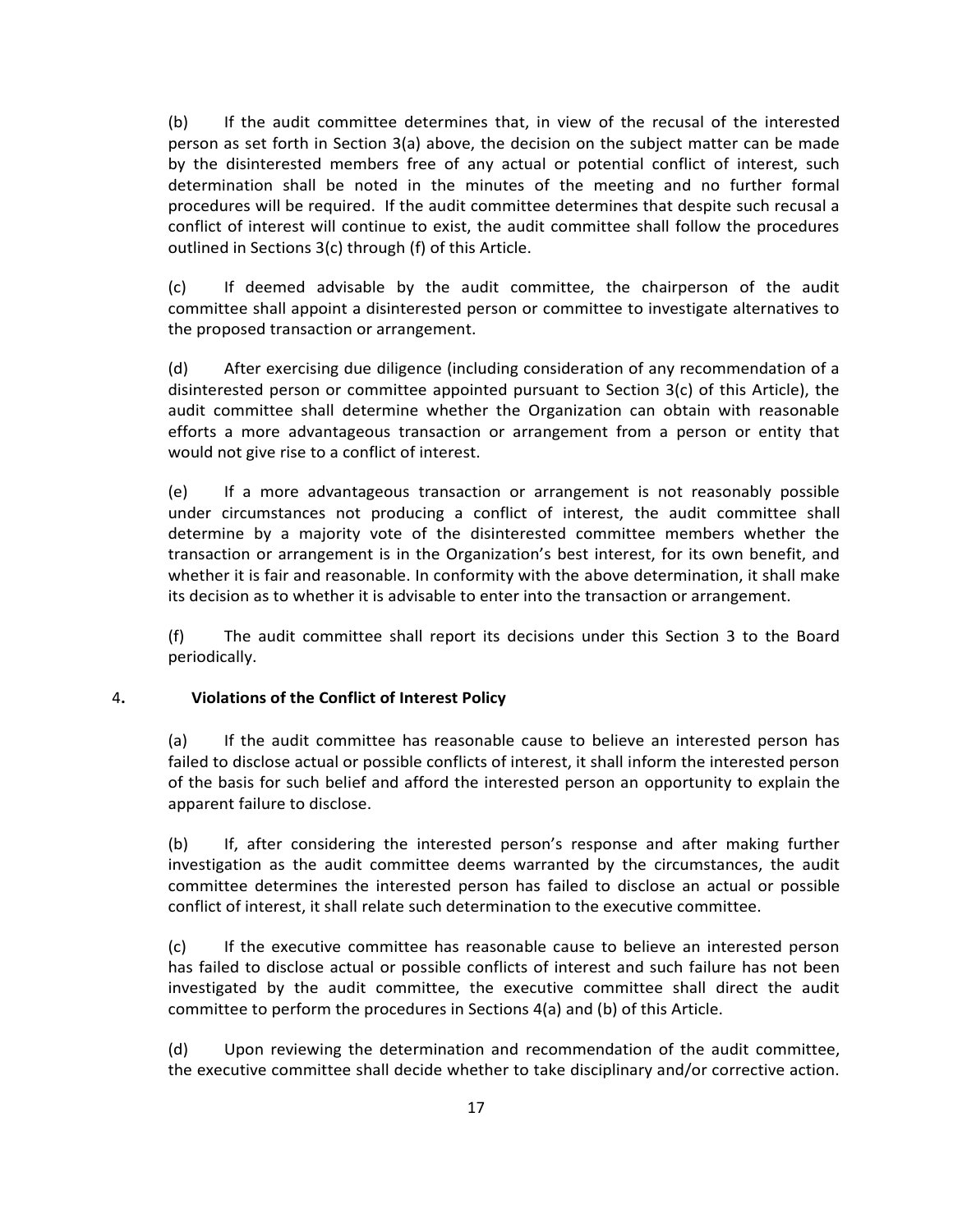The executive committee may repeat any of the procedures taken by the audit committee as set forth in this Article 4 or take such other actions it deems necessary to inform its decision.

(e) The executive committee shall report its decisions under this Section 4 to the Board periodically.

#### **ARTICLE IV Records of Proceedings**

The minutes of the governing board and all committees with board-delegated powers (subject to R.S. Mo. Chapter 610) shall contain:

(a) The names of the persons who disclosed or otherwise were found to have a conflict of interest, the nature of the interest, any action taken to determine whether a conflict of interest was present, and the audit and executive committees' decision(s) as to whether a conflict of interest in fact existed.

(b) The names of the persons who were present for discussions and votes relating to the transaction or arrangement, a summary of the content of the discussion, including (if applicable) any alternative to the proposed transaction or arrangement, and a record of any vote taken in connection with the proceedings.

#### **ARTICLE V Compensation**

Compensation shall be determined in accordance with the procedures set forth in the Organization's compensation policy, where applicable. The following provisions shall be followed to avoid conflicts of interest when following the compensation policy.

(a) A voting member of the Board of Directors who receives compensation, directly or indirectly, from the Organization for services is precluded from voting on matters pertaining to that member's compensation.

(b) A voting member of any committee whose jurisdiction includes compensation matters and who receives compensation, directly or indirectly, from the Organization for services is precluded from voting on matters pertaining to that member's compensation.

(c) No voting member of the Board of Directors or any committee whose jurisdiction includes compensation matters and who receives compensation, directly or indirectly, from the Organization, either individually or collectively, is prohibited from providing information to any committee regarding compensation.

#### **ARTICLE VI Annual Statements**

Each interested person shall annually sign a statement which affirms such person: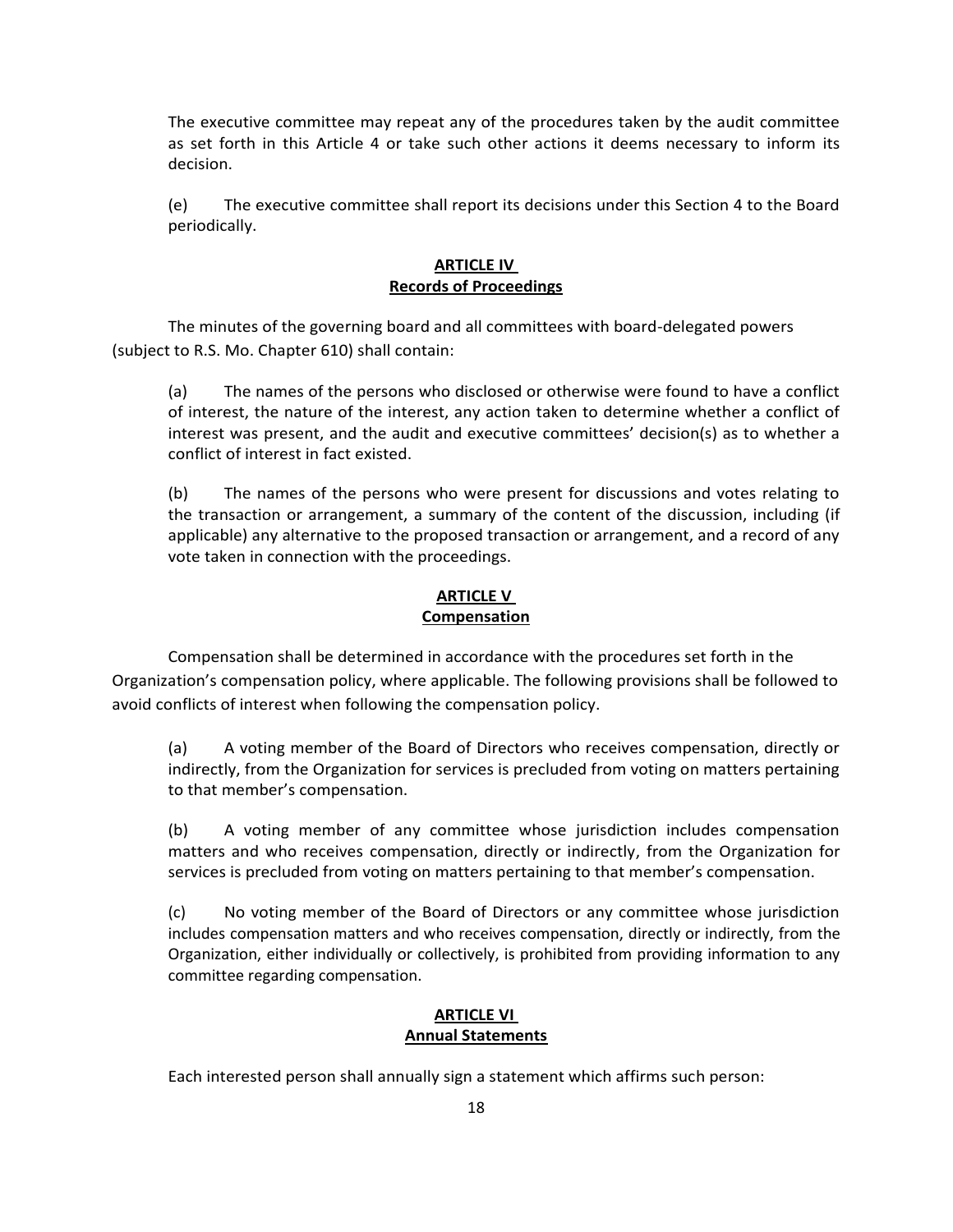- (a) Has received a copy of this Policy,
- (b) Has read and understands this Policy,
- (c) Has agreed to comply with this Policy, and

(d) Understands the Organization is charitable and in order to maintain its federal tax exemption it must engage primarily in activities which accomplish one or more of its taxexempt purposes.

In addition, on such statement, each interested persons shall disclose or update his or her interests that could give rise to a conflict of interest, such as a list of family members, substantial business or investment holdings, and other transactions or affiliations with businesses and other organizations and those of family members.

## **ARTICLE VII Reviews**

To ensure the Organization operates in a manner consistent with charitable purposes and does not engage in activities that could jeopardize its performance, reputation or tax-exempt status, regular and consistent reviews (at least annually) shall be conducted by the audit committee. The reviews shall, at a minimum, include the following subjects:

a. Whether compensation arrangements and benefits are reasonable, based on competent survey information, and the result of arm's-length bargaining.

b. Whether partnerships, joint ventures, and arrangements with management organizations conform to the Organization's written policies, are properly recorded, reflect reasonable investments or payments for goods and services, further charitable purposes and do not result in inurement, impermissible private benefit or in an excess benefit transaction.

c. Whether the Board of Directors and all committees with board-delegated powers are properly implementing this Policy.

d. Whether any improvements should be made to this Policy.

## **ARTICLE VIII Use of Outside Experts**

When complying with this Policy, the Organization may, but need not, use outside advisors. If outside experts are used, their use shall not relieve the governing board of its responsibility under this Policy.

*Adopted on October 25, 2010.*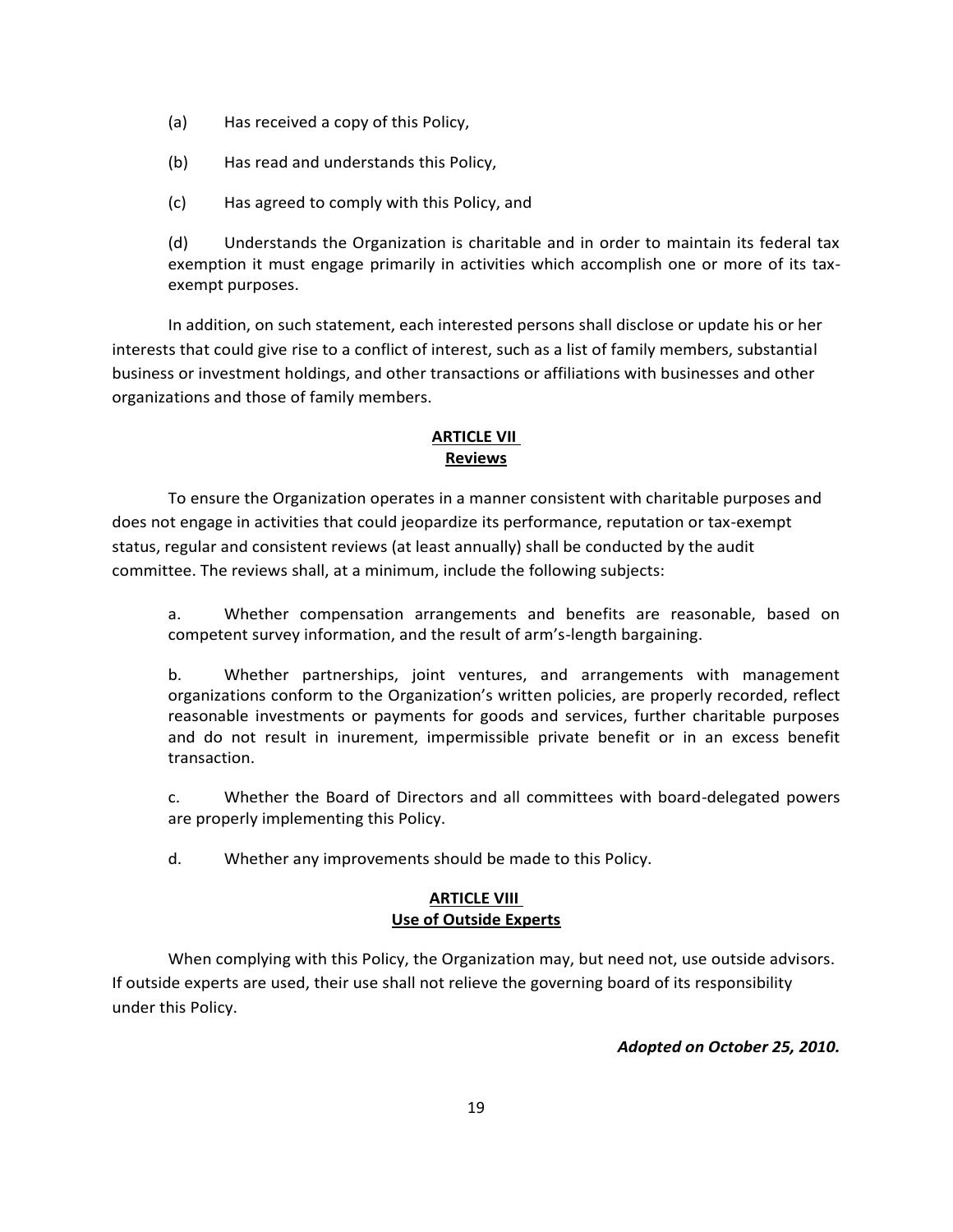## **Balance Sheet**

## **As of September 30, 2012**

|                                               | <b>Total</b> |               |
|-----------------------------------------------|--------------|---------------|
| <b>ASSETS</b>                                 |              |               |
| <b>Current Assets</b>                         |              |               |
| <b>Bank Accounts</b>                          |              |               |
| <b>Central Bank Checking</b>                  |              | 12,427,007.00 |
| <b>Total Bank Accounts</b>                    | \$           | 12,427,007.00 |
| <b>Other Current Assets</b>                   |              |               |
| <b>Certificates of Deposit</b>                |              |               |
| Certificate of Deposit #900029266             |              | 245,694.23    |
| Certificate of Deposit #900029267             |              | 245,694.23    |
| Certificate of Deposit #900029268             |              | 245,694.23    |
| Certificate of Deposit #900029269             |              | 245,694.23    |
| Certificate of Deposit #900029270             |              | 245,694.23    |
| Certificate of Deposit #900029271             |              | 245,694.23    |
| Certificate of Deposit #900029272             |              | 245,694.23    |
| <b>Total Certificates of Deposit</b>          | \$           | 1,719,859.61  |
| <b>Total Other Current Assets</b>             | \$           | 8,363,769.81  |
| <b>Total Current Assets</b>                   | \$           | 20,790,776.81 |
| <b>Fixed Assets</b>                           |              |               |
| <b>Total Office Equipment</b>                 | \$           | 757.64        |
| <b>Total Fixed Assets</b>                     | \$           | 757.64        |
| <b>Other Assets</b>                           |              |               |
| <b>Total Other Assets</b>                     | \$           | 6,953,906.28  |
| <b>TOTAL ASSETS</b>                           |              |               |
| <b>LIABILITIES AND EQUITY</b>                 | \$           | 27,745,440.73 |
| <b>Liabilities</b>                            |              |               |
| <b>Current Liabilities</b>                    |              |               |
| <b>Accounts Payable</b>                       |              |               |
| <b>Accounts Payable</b>                       |              | 0.00          |
| <b>Total Accounts Payable</b>                 | \$           |               |
| <b>Other Current Liabilities</b>              |              | 0.00          |
| <b>Total Other Current Liabilities</b>        | \$           | 60,634.74     |
| <b>Total Current Liabilities</b>              | \$           |               |
| <b>Total Liabilities</b>                      | \$           | 60,634.74     |
|                                               |              | 60,634.74     |
| <b>Equity</b>                                 |              |               |
| <b>Opening Bal Equity</b>                     |              | 0.00          |
| <b>Retained Earnings</b><br><b>Net Income</b> |              | 24,030,374.64 |
|                                               |              | 3,654,431.35  |
| <b>Total Equity</b>                           | \$           | 27,684,805.99 |
| TOTAL LIABILITIES AND EQUITY                  | \$           | 27,745,440.73 |